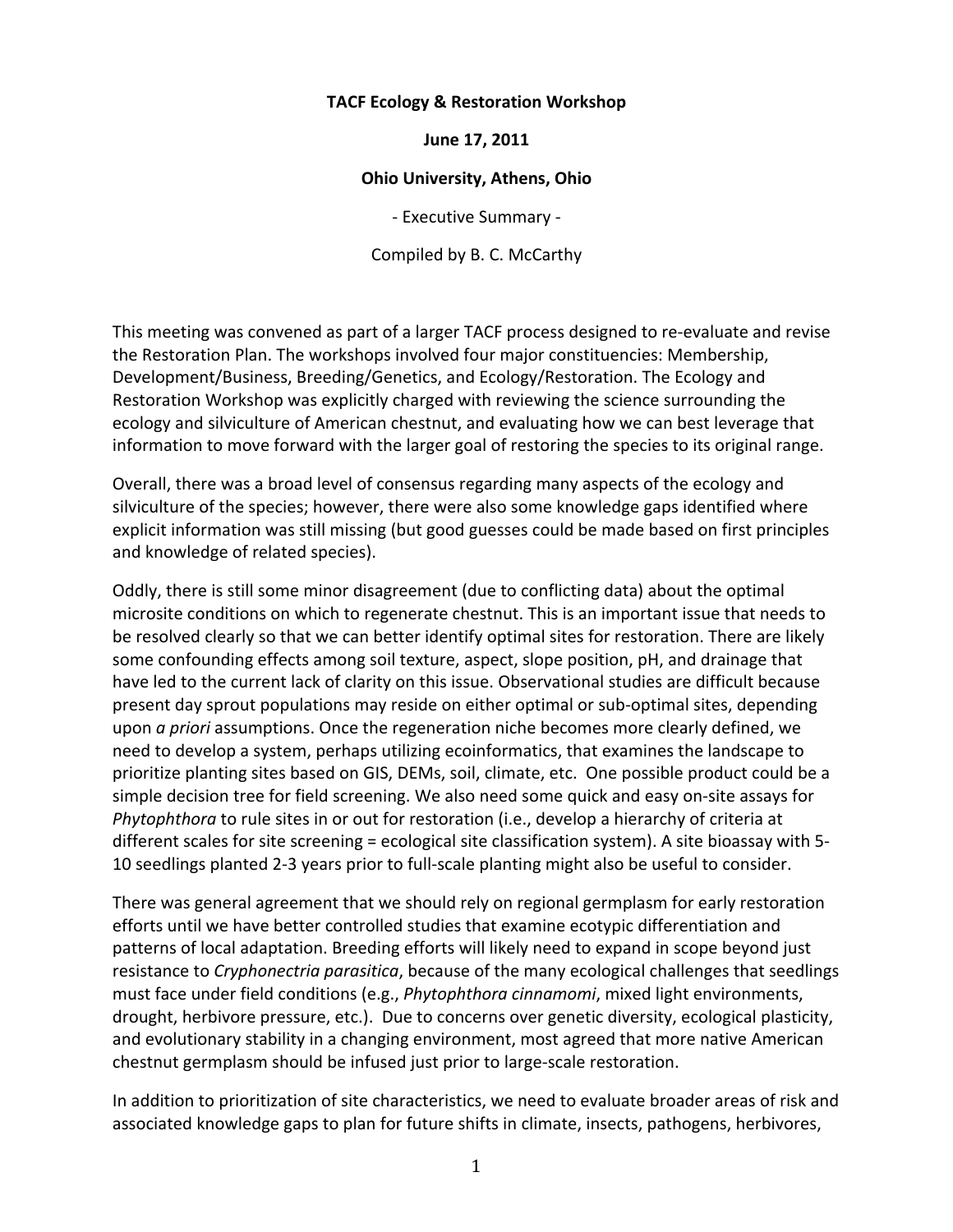invasive plant species, land-use, etc. As has been shown with many other hardwoods, the greatest risks are at the earliest stages of regeneration (e.g., seed predation and seedling establishment), but there is also ample data to suggest that there is a strong bottleneck (as found in the oaks) at the sapling stage that prevents individuals from advancing to the canopy. We need to embrace the idea of "adaptive management" (essentially learn as we go and refine techniques on the fly) when data are missing. There was general consensus that we know how to plant chestnut—getting it up in to the forest canopy is another story.

There remains some work to do in evaluating appropriate silvicultural strategies for chestnut restoration. Most were in agreement that many aspects of chestnut were reflected in the biology of oak. A program like SILVA-oak could be adapted to chestnut management. Chestnut does respond well to increases in light availability and decreased competition in the understory. Shelterwood or clearcut prescriptions may be best for chestnut, perhaps in combination with prescribed fire; however, the fire tolerance of chestnut at different stages of its life-history are not well understood. Decreased use of forest management, especially even-aged management, in the landscape may hinder restoration efforts. Education will be an important tool linking our proposed efforts with forestry, wildlife, and water & soil management objectives.

Clearly, TACF is at a crossroads in terms of it mission, which must be expanded considerably. We need to shift from a breeding-centered focus to a much broader and holistic perspective that involves genetics, ecology, & restoration, with feedbacks built in throughout. We will be unable to accomplish our broad scale efforts alone. We need dedicated partners to assist. Perhaps start with small to mid-size plantings (perhaps one per state) to educate, engage, and inspire partners and move in to larger production thereafter. TACF also needs to carefully manage partner expectations as we move forward. All agreed that we must be cautious moving forward, especially as it relates to unanticipated or undesirable consequences that may have arisen during the breeding program. Consider a ramped approach to restoration. Saunders submitted an alternative restoration plan (attached) that reflects many of these sentiments and argues for a more measured approach.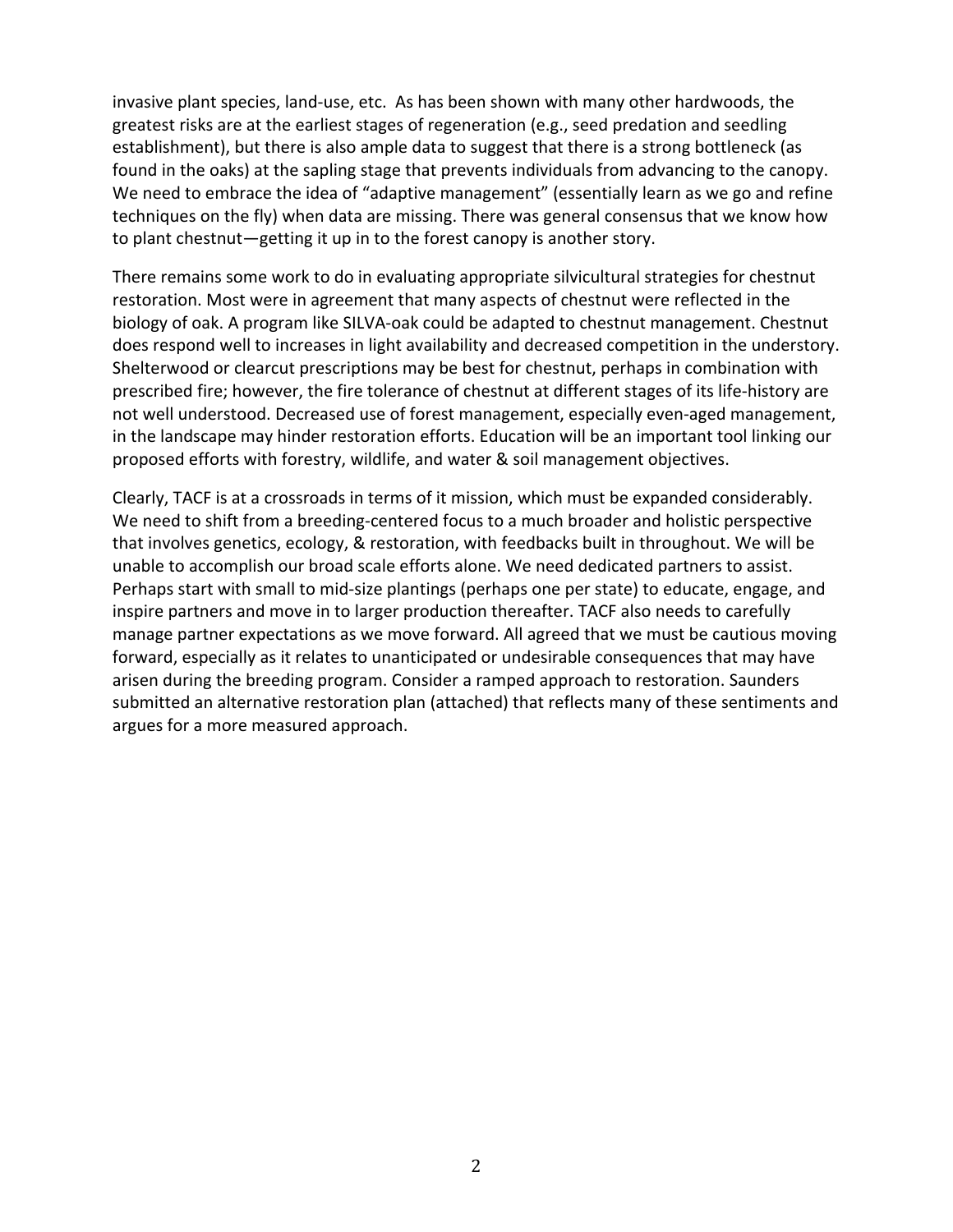## **TACF Ecology & Restoration Workshop**

## June 17, 2011

#### **Ohio University, Athens, Ohio**

# Undigested notes taken by: Bartig, Burhans, Gilland, McCarthy, Saunders, Steiner, & Swihart

#### Attendees:

Brian McCarthy, Professor, Ohio University (workshop chair and facilitator) Jarel Bartig, Forest Ecologist, USDA-FS, Nelsonville, OH (co-facilitator) Chris Zellers, Grad, Purdue University, West Lafayette, IN Aaron Stottlemyer, Professor, Penn State Univ-Du Bois, DuBois, PA Dawn McCarthy, Asst. District Ranger, WNF, USDA-FS, Nelsonville, OH Carolyn Keiffer, Professor, Miami University—Middletown, Middletown, OH Kim Steiner, Professor, Penn State Univ, State College, PA (TACF Sci. Cabinet Chair) Sara Fitzsimmons, Penn State and TACF Regional Science Coordinator Mike Saunders, Professor, Purdue University, West Lafayette, IN Harmony Dalgleish, Post-doc, Purdue University, West Lafayette, IN Bruce Spencer, Forester Ret., TACF Rhode Island Chapter Mark Banker, Development Director, TACF, State College, PA Nate Lichti, Grad, Purdue University, West Lafayette, IN Norm Bourg, Plant Ecologist, Smithsonian Institution, Front Royal, VA Rex Mann, Forester ret., USDA-FS, TACF Kentucky Chapter Bryan Burhans, CEO, TACF, Asheville, NC Rob Swihart, Professor, Purdue University, West Lafayette, IN Rob Morrissey, Grad, Purdue University, West Lafayette, IN Keith Gilland, Grad, Ohio University, Athens, OH Greg Miller, Geneticist and Entrepreneur, Empire Chestnut Co., Carrollton, OH Hugh Irwin, Forest Ecologist, Southern Appalachian Forest Coalition, Asheville, NC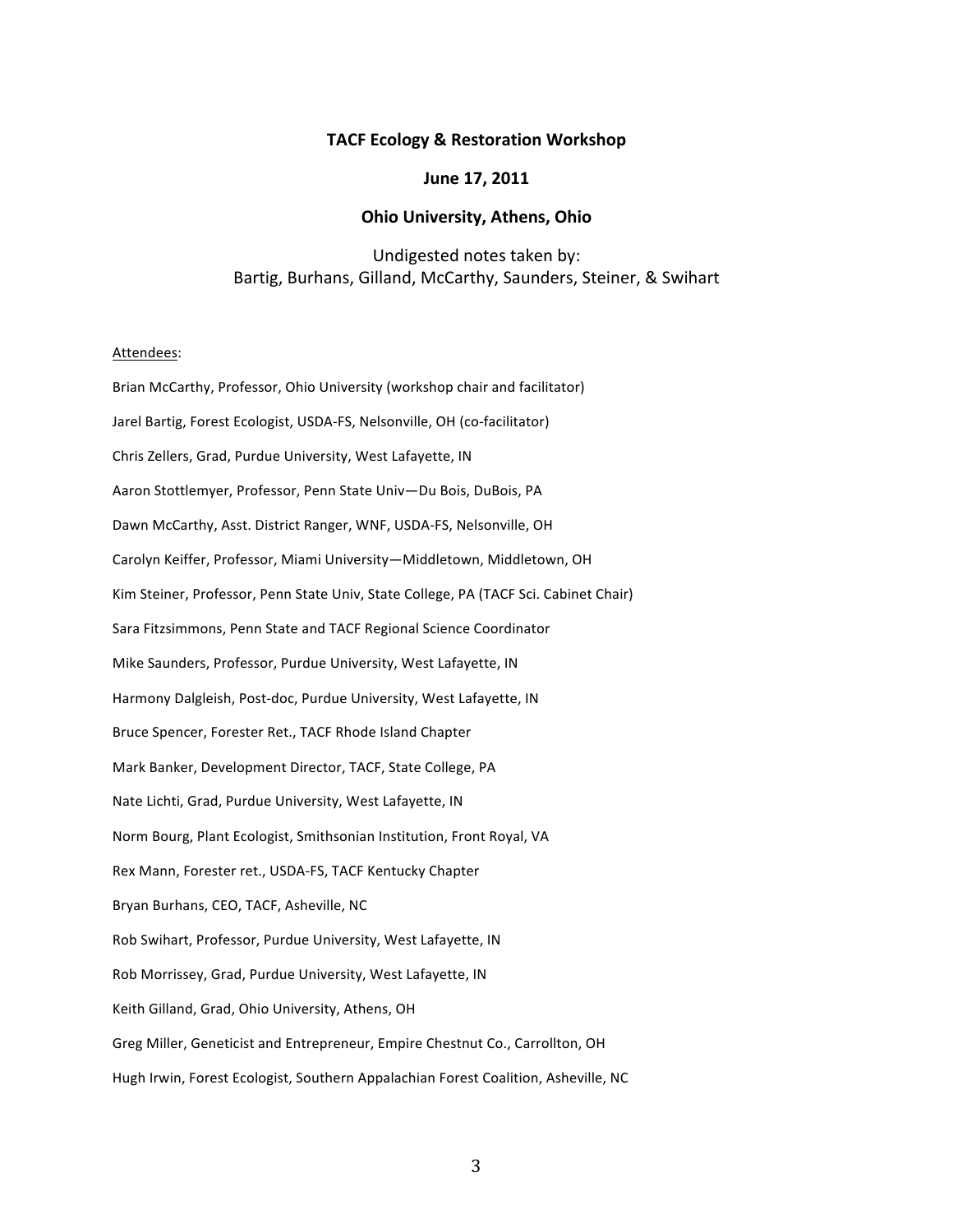### **Pre-Meeting Notes:**

Invitations were made (via email) based primarily on experience and contacts of the convener (BCM), input from the CEO (BB) and others, along with members with a known long-time interest in TACF. The list of invitees was by design limited to ca. twenty individuals and was not meant to be exhaustive or exclusive. Undoubtedly, there were many other individuals who could have contributed useful elements to the discussion. Several invitees were unable to make the meeting due to scheduling conflicts. The goal was to create a brainstorming environment that would ultimately provide the discussion necessary to advance chestnut reintroduction efforts (the meeting was not designed as a traditional scientific conference). Ultimately, 28 invitations were made and 21 attended.

### **Prologue:**

This meeting was held as part of a larger strategy initiated by CEO Bryan Burhans to re-evaluate the Restoration Plan in such a way as to ensure a bottom-approach. This comprehensive plan included four Regional Restoration Workshops (focusing on TACF membership), a Breeding/Genetics/Testing meeting (genetics & breeding professionals), a Reintroduction/Ecological meeting (ecology & forestry professionals), and a Development/Business meeting.

Prior to arrival, participants were asked to consider the following questions:

- What do we know about the ecology and silvics of chestnut to date?
- What information do we still need to proceed and insure success of reintroduction?
- What geographic areas should receive priority planting?
- What is the role of ownership (private/public lands) in the reintroduction process?
- What protocols should be used for site selection?
- Do we need to be concerned about ecotypic differentiation?
- How do we integrate with the geneticists to provide reciprocal feedback?
- How do we plan for a dynamic ecological background (invasive species, herbivores, climate)?
- How should reintroduction be tracked and monitored? What should be measured?
- What partners should assist with on-the-ground planting efforts? Funding?
- What mechanisms would be best to reach these partners & maintain communication?
- Can we identify partners to grow seedling stock for outplanting?
- How do we wish to establish feedback into future breeding efforts?

The notes provide here summarize the comments, discussion points, thoughts and issues considered during the Reintroduction/Ecology meeting. Currently, these notes are provided in an undigested format. A 1-2 page summary will be provided prior to the Fall TACF meeting.

#### **Meeting Notes:**

The following provides an undigested version of the notes submitted by participants at the end of the workshop. They are included here verbatim for archival purposes. Notes and comments provided reflect the differing styles and material that individual participants keyed in on, and no single set captures the exact nature of the conversation, but collectively provide a good basis from which to make decisions for the present and future. Summaries are provided in the order in which they were received by the organizer.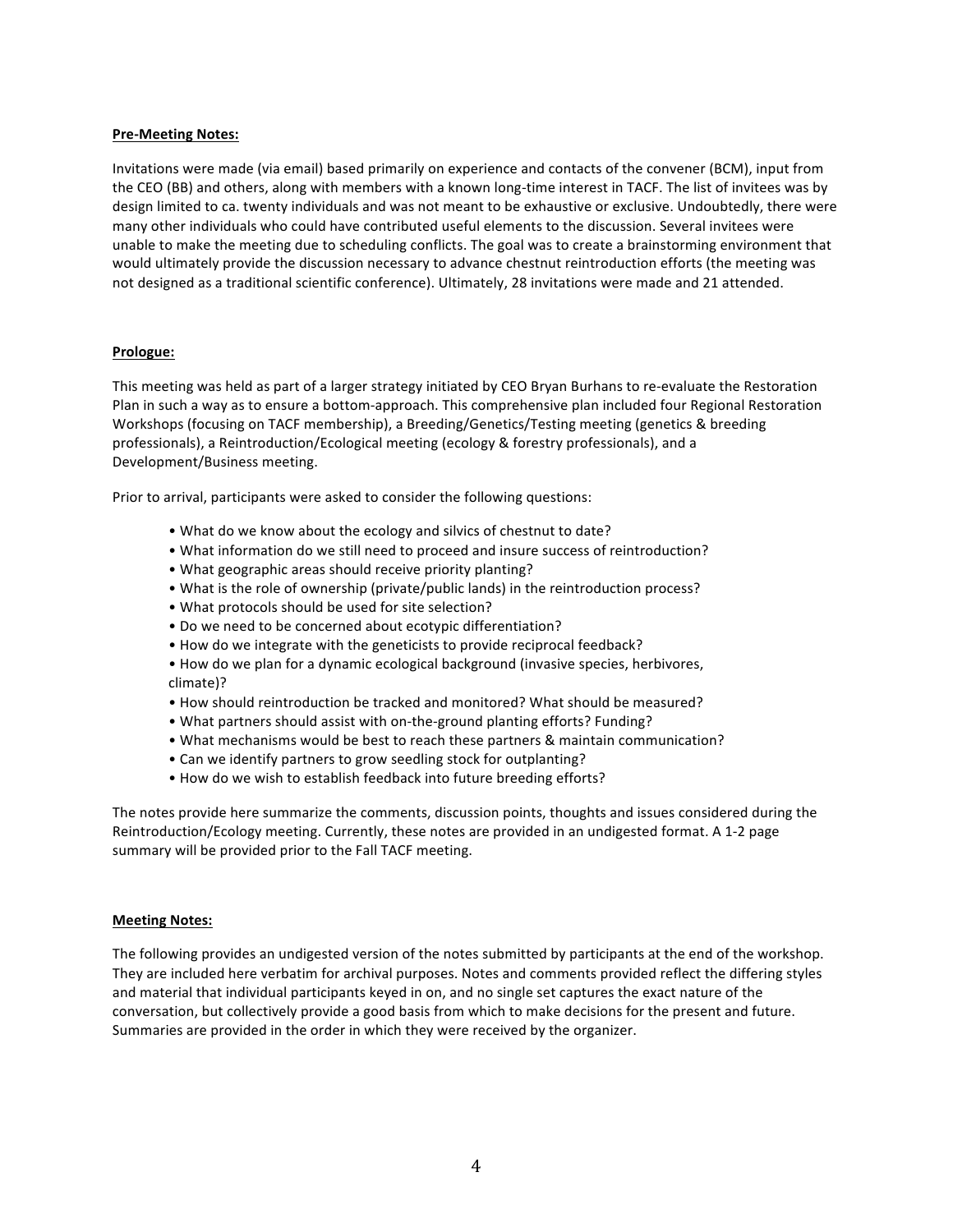#### **Brian McCarthy**

Do we understand the fire tolerance of chestnut?

What is the role of soil in chestnut distribution and abundance? Is sand the over-riding variable? Some conflicting data...Rhoades found decreased survival with increasing sand??

Miller suggests slope may be more important than sand.

Well-drained soils very important.

Sensitivity to pH may also be important. Chestnuts rarely found above 6.5.

How does chestnut parallel with the oak regeneration problem? Are the two scenarios similar enough that we can make inferences about chestnut in context of oak ecology?

How long do seedlings sit in understory? Some conflicting data here. Many oaks and hickories can remain for decades.

What is the role of diffuse light vs. direct light? What is the minimum threshold for light? Not clear that this information is well known. Will need exact information for restoration guidelines. Light conditions closely related to stand management.

Shelterwood prescriptions may be preferred for optimal chestnut environment.

Under good conditions, may grow too long and get cold damage. May be better to grow under less ideal circumstances. Chestnut seems to thrive under rather adverse conditions (e.g., high/low light, droughty soils, low nutrients, etc.).

How do we make sure we are using material is free of pathogens? General discussion of what moves around on bare root seedlings from nurseries to field plantings.

May be best to move seeds around at greater distances and then nursery stock released only locally.

Should we ship nuts out of range to get seedlings then ship back in for planting? Cut down on disease transmission.

Emphasis has been primarily on resistance breeding with respect to *Cryphonectria*, but what about *Phytophthora cinnamomi*? This will have an immediate effect on where chestnut can be established and expected to survive. *Pc* resistance must become an element of the breeding program ASAP.

One thing that would really help the reintroduction effort is a fast, inexpensive Pc assays. At the very least, this can be used for initial screenings to rule out sites that are likely high risk.

Planting seedlings require quite a bit of care and maintenance.

Have to manage expectations about plantations.

Balance btw growth and reproduction. Do we fully understand the patterns of resource allocation in the species (growth, reproduction, and maintenance)? Probably not. Have we inadvertently selected for precocious reproduction in favor of growth?

We should focus on initial source populations and then secondary expansion.

Restoration plan calls for planting where there are sprouts, but are these indicators of actually marginal stands? Did the best chestnut actually disappear and we are missing those sites now? Could affect the development plan.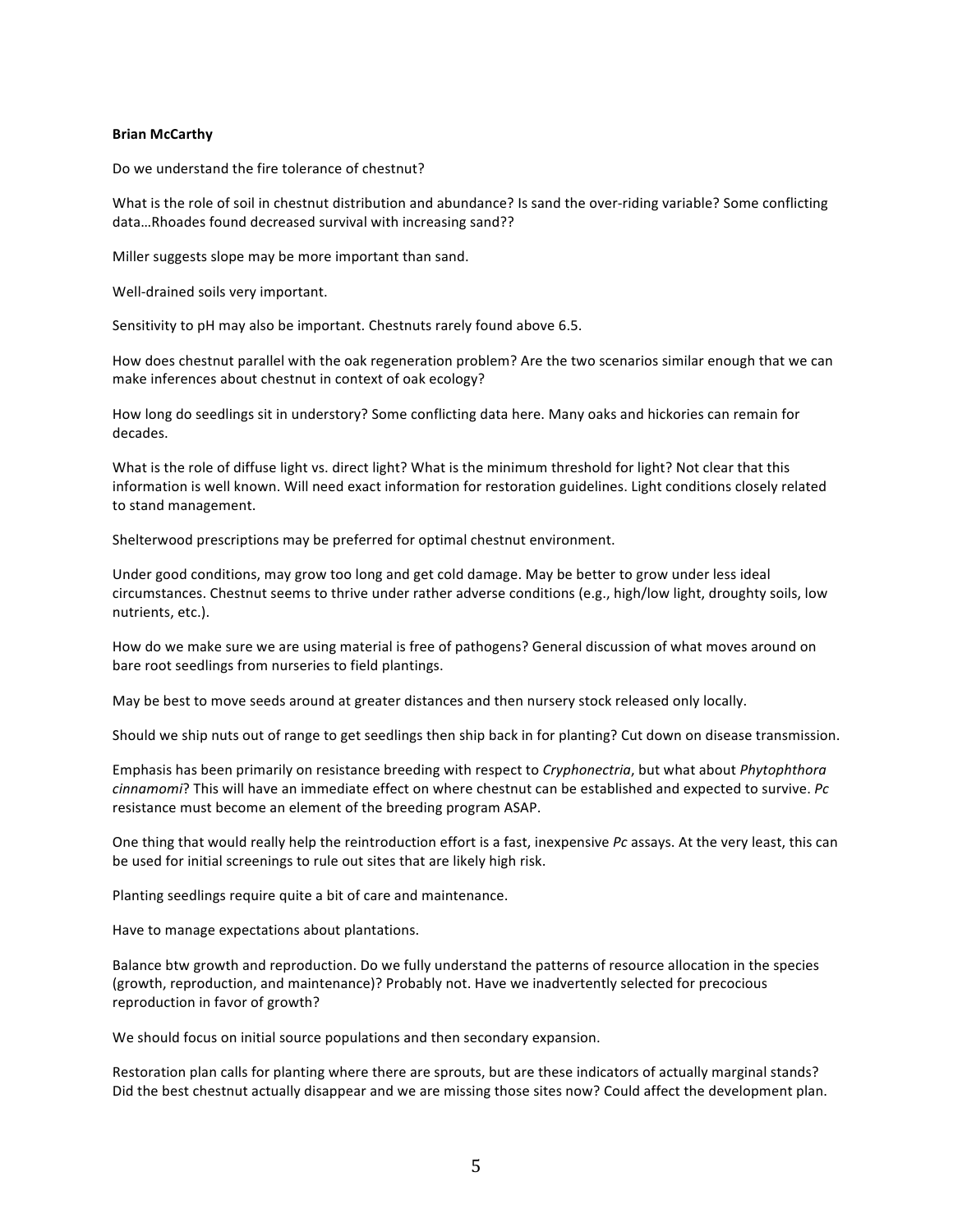Consider replacing pine plantations with chestnut. The paleontological data suggests that these two species grew as congeners in the past. The pine-chestnut relationship needs more study. Relationships with mychorrizae? Other soil conditions?

How to manage landowner expectations? Trees die, get over it.

Site may affect susceptibility to blight & needs to be more carefully evaluated.

Is there a relationship btw chestnut and its neighbors? Does not appear to be any nearest neighbor data available.

Restoration plan will need adaptive management approach; i.e., changes should be made "on the fly" as more information comes in. Use best information as available at time.

The Restoration Plan may require a lot more staff than currently available (management, direction, data recording, etc.).

Partners will be key to success.

Cell approach was devised to manage compartments, much like a typical silviculture approach.

Can we prioritize cells? Can we utilize a regression approach by using a variety of cells of a gradient at different scales?

On the ground efforts, data management, and partners are (and will) prove to be the greatest difficulty in implementing the plan.

Where do we get more volunteers from? Simply using "trained volunteers" doesn't seem like it's gonna cut it.

Standardized data form needed for monitoring. To assist partners must be simple and easy to implement.

Concern expressed that we have not included enough American germplasm in the breeding program. Recipe for disaster if we are only using a small defined number of American parents.

Kim suggested raising to a certain point and then infusing a huge number of pure *Cd* F1s at end. Perhaps as many as 200 Americans lines brought in just prior to deployment.

Concern and discussion about maximizing genetic diversity. We will need more Am germplasm in restoration plan to account for local adaptation.

Should restoration plan be reorganized into phases to control science and expectations? Reorganize restoration plan into phases.

Assume a successive refinement.

Define stakeholder presence and need.

Site selection criteria needed, b3f3 limits n guidelines...need a risk assessment.

Concept of restoration planting discussed.

Phases of restoration plan, have science and volunteers running simultaneously, intensive and extensive operations simultaneously, then re-evaluate.

Take home points (based upon round-table contributions at end; each participant contributed what they thought was the single most important discussion point of the day):

Need to determine if b3f3 really is blight resistant.

Is there a relationship to chestnut success and site quality or site conditions?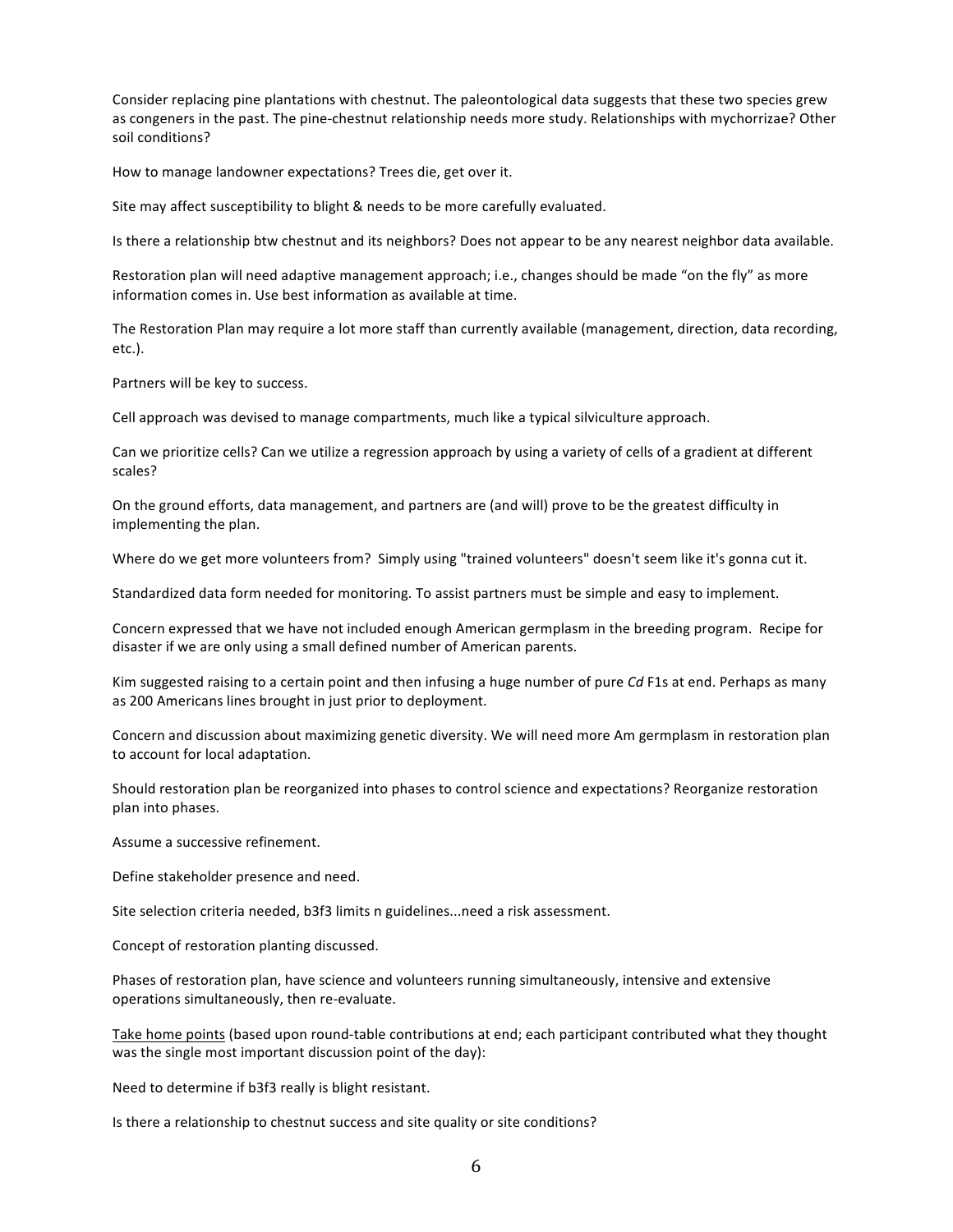Be conservative and have more controlled plantings before full-scale release.

Look at test plantings that are out there and age of flowering and fruiting; assess patterns of resource allocation.

Figure out how to use restoration program to breed more American chestnut back in to the hybrids (not practical in the breeding program).

Evaluate the risks we assume by putting out too much b3f3 too soon.

Recognize that restoration plantings are also part of germplasm program and can be brought back to breeding program as necessary.

Establish a modeling framework to evaluate ecological data and to coordinate restoration efforts; develop a soil suitability index.

Establish a multiphase, or two-pronged, approach for restoration with both science and citizen science.

We need a chestnut that can compete with other trees in a forested environment—make sure that's the case.

"Inspiration through demonstration" so people can believe (alleluia).

Start developing the plans for what needs to be monitored and plan ahead for adaptive management.

Establish a two-prong multiphase development program (in parallel to restoration program).

Establish criteria for site selection and criteria for risk, need to determine what the most pressing questions are to collect data.

Define, evaluate, and embrace risk and then manage it through adaptive management.

There is a need to prioritize information gaps; need a carefully designed set of studies to look at multiple constraining features, mycorhizzae, herbivory, invasives etc.

We need self-sustaining populations and mechanisms to achieve that.

Keep stakeholders engaged with restoration strategy.

Figure out how to assess risks and manage for *Phytophpthora*.

Partners and funding will be extremely important as we move in to future.

Evaluate pre-existing frameworks, like SILVAH-oak for conversion in to SILVAH-chestnut for better on the ground management decisions.

#### **Bryan%Burhans**

#### Silvics:

Chestnut has the ability for significant recruitment...advanced regeneration likely very heavy and allow for domination of site after crown removal.

Shade tolerance about same as most oak species. Mange like we do oak systems.

What are implications of successful chestnut restoration?

Greg's daughter's research suggests that slope had largest impact on survival and growth.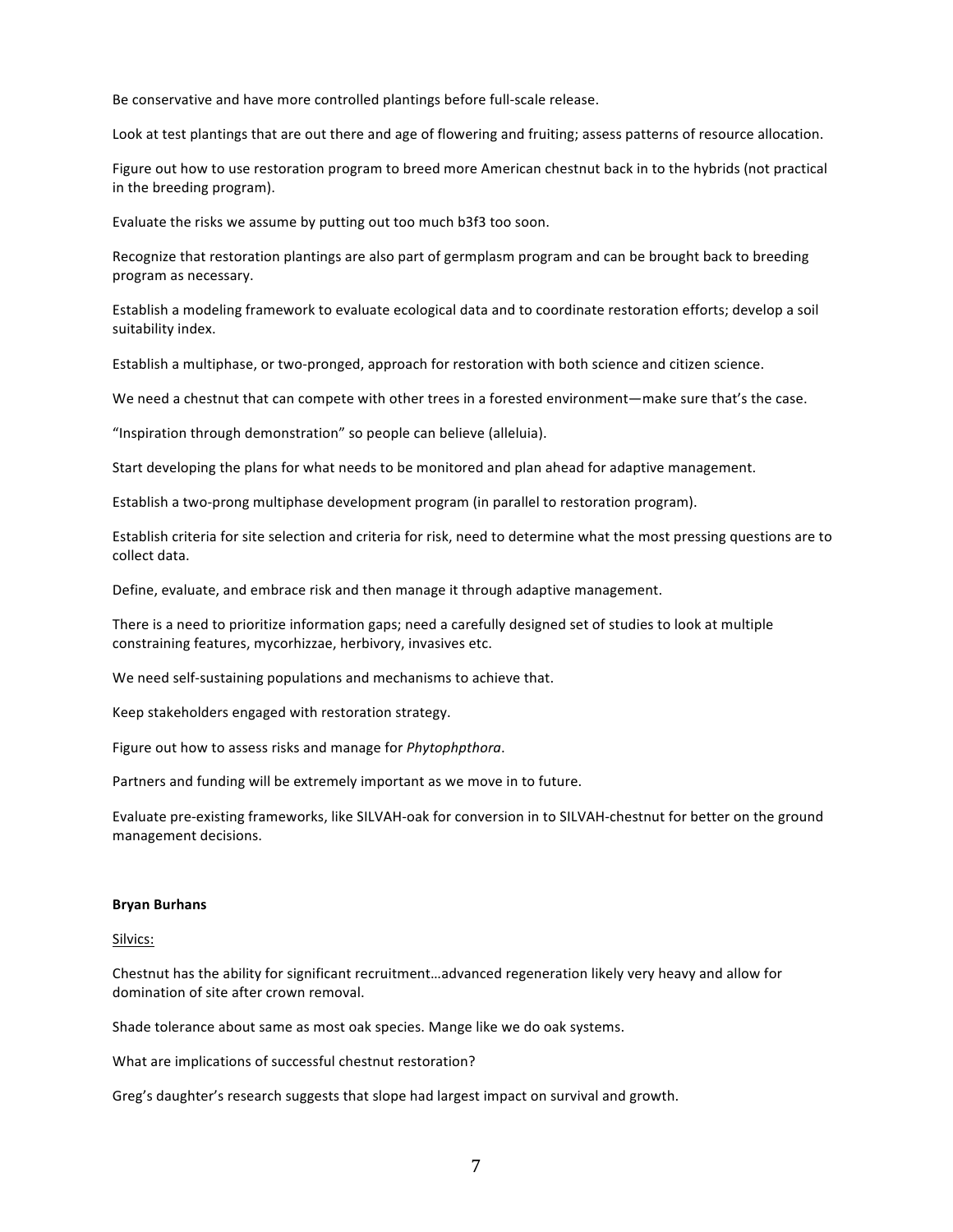Well-drained sites seem a better fit. Where does pH fit into overall site suitability? pH 6.0 and above chestnuts do not seem to survive.

You may have to adapt your silvicultural approach depending on the region.

Sara talked about shoot die back, but has this been quantified?

So what were the natural disturbance agents pre-blight?

How do we assay sites for *Pc*? We need to develop a good assay for *Pc*.

By putting Pc-susceptible material out we are increasing the probability of failure; we need to find material with Pc resistance. Need to move forward with plantings and concurrently look for Pc resistance.

Need to monitor our material long term and bring back the best material back into the breeding program.

Need to look at *Pr* assays and potentially apply this to *Pc*. Need more research on *Pc*!

Need to look at several different techniques to grow chestnut: seedlings, nuts, shelterwood, etc. Need to match technique to site requirements.

Recommend that if we are going forward with seedlings, we need to establish relationship with nurseries well outside the range of Pc.

However, BCM points out that we may be bringing in other (and even unknown) organisms back into the east.

Thiram is the chemical we used on corn/chufa. Will this work on chestnut to reduce predation on nuts?

Kim notes we really know how to plant. The real question is how do we plant to allow the populations to expand on their own?

We must make sure we periodically thin our seminal populations to maintain the stand's health.

Issue: where should we plant chestnut (Irwin). We first need to identify the best sites to start with planting.

We should plant these as a mixed stand instead of a single–species plantation.

Dispersal ecology and seed predation (Keiffer): big question we need to address.

FIRE! Chestnut typically does very well. The question is, how long do the seedlings need to be established before you run a fire through the stand.

Have we looked at SILVAH-oak developed by the NE Research Station? Can we add chestnut information into that database fro management decisions. However, there is a lot of information about chestnut that we do not know. However, oak and chestnut will have some of the same requirements.

We really need a model of how chestnut grows and how it will spread. Use this model to identify areas where we have uncertainly. Use this model to structure future research.

We probably have enough information to make a good first cut as to where we can reestablish chestnuts. We should be able to map out the first steps to start out with our restoration plan.

NRCS is developing ecological site classification system...we need to work with them.

As tasty as the nuts are, general concern expressed about the chestnuts ever having a chance to get out of the planting area.

Two issues: 1) Development of the initial (seminal) populations that will get to reproductive age and 2) provide the correct conditions to allow for expansion of the population.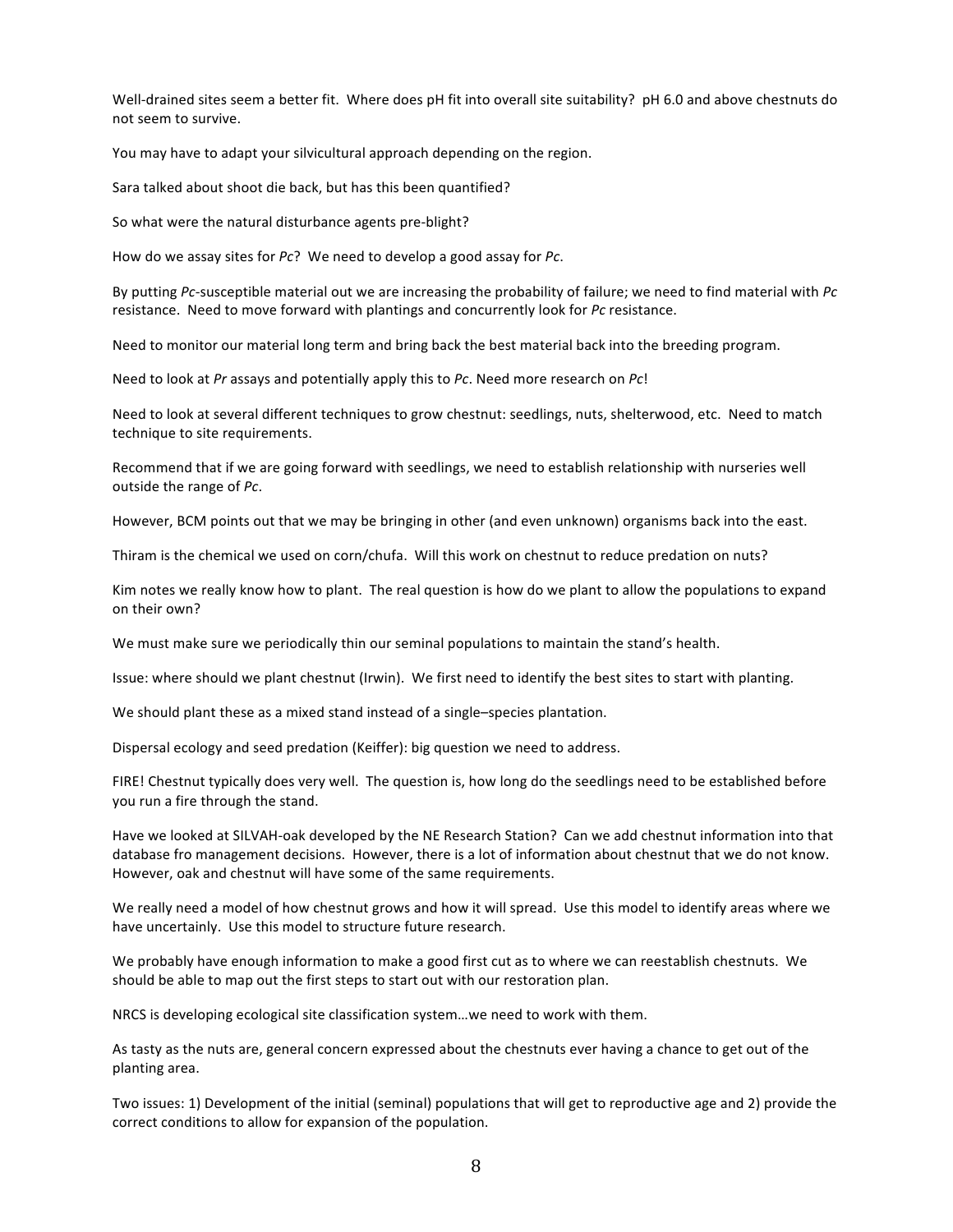"The ghost of competition past" (BCM). Is this an issue? Does present location of sprouts only reflect past ecological conditions? Relevant to present and future?

There may be some problems with only planting on sites with existing chestnut sprouts. It may be that these are the worst sites (or less than ideal) for planting chestnut.

The pines are the nurse trees for chestnut (DM). Group discussion on link between chestnut and white pine.

There is no one-size-fits all management strategy.

USFS biophysical models may be helpful for us to work with.

Need to think about the relationship between site quality and blight resistance.

#### Restoration Plan Implementation:

Cell concept would: 1) manage spread of material over the landscape, 2) organize and communicate where we are establishing plantings.

There was concern that the cell concept is pushing the "proliferation" of the chestnuts.

Discussion about focusing restoration plantings on a smaller area. However, there are other plantings, such as demonstration plantings, that could be used to address regional needs of members and partners.

Need to get the data from the USFS plantings.

These planting will inspire people.

Need standardized forms available.

Need a list of biotic and abiotic factors for site selection.

#### Adaptive Management:

We need to better conserve more American germplasm. If we are trying to reestablish a species based on only a few Americans, we are making a mistake (KS).

A last step in breeding program need to interject a number of pure American genome into the breeding program.

We need to define how to get more American germplasm into the population

Could measure recruitment on the planted site as a metric to help with adaptive management (this is a great idea!)

How much American diversity do we need to capture variability? Need research?

Need to push the idea of cryogenetically preserving chestnuts to conserve genetics.

How can we really determine if we have a true American chestnut?

Promote the use of pure American chestnuts in conservation plantings.

Do we restructure the restoration plan into phases to more carefully control the science and data?

Risk assessment.

Need to decide what to do if we have material that needs to be destroyed?

What are the metrics? What are the metrics we would use?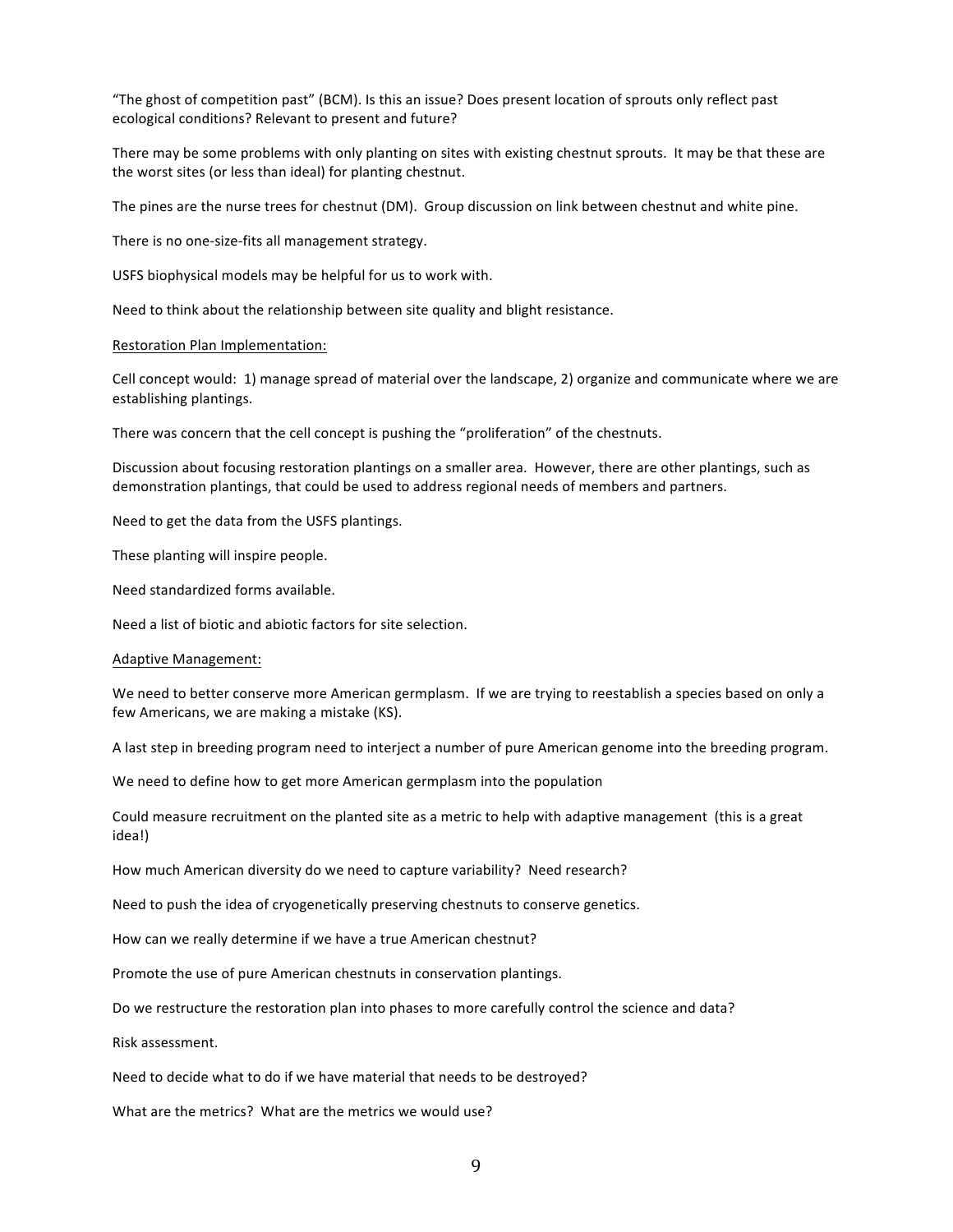#### **Jarel Bartig (JB thoughts & annotations in parentheses)**

Need supporting social structures & policies.

Issue: Southern portion of range (Phytophthora) could be a barrier; northern end of the range was probably still exposed but cold tolerance is more the issue

Mammoth Cave created an Ecological Classification System map. Build on it?

Dispersal: preliminary research indicates high removal rate by rodents yet there was a 1 km spread in 70 years in the Wisconsin stand. No seed bank, but prolific re-sprouter. (Maximum migration rate for tree species moving through a fully forested landscape was about 50 km per century [from Louis Iverson's climate change modeling" paper]).

Chestnuts have thin bark when young and unprotected buds as adults (fire sensitive). But vigorously resprout after fire – perhaps handled fire similar to hickory. (Low intensity fires as part of the disturbance regime along with storm and wind gaps for oak-hickory systems should fit just fine with chestnut as one of the historical components of this forest system.)

Chestnut is intermediate in shade tolerance. Greenhouse studies show increased competitiveness; natural settings perhaps not to same extent (other effects such as deer).

How does chestnut interact with oak? There are a lot of unknowns at the community ecology level (competition, dispersers, site selection). (Todd Hutchinson and Dave Minney say that chestnut oak and tulip poplar filled in the historic niche left by American chestnut. Brian McCarthy says oak and hickory.)

Group said that it was thought that chestnut liked sandy soils but has since found that: slope may be the most important factor, soil moisture is key, percent sand is important but variable, too much water in the wet season decreases success.

Everyone agreed that chestnut likes well-drained sites. Ph was unknown and variable in Amy's study. (USFS is working on an Ecological Classification System for southern Ohio that uses the WNF OSU terrain model as breaks for Iverson's Integrated Moisture Index Model. Jim Dyer at OU Geography is working with Todd Hutchinson with Government Land Office witness tree data. It would be nice to look at this reference condition data and compare with the ECS. I could also provide the National Hierarchy publication for thinking about ecological classification systems – NRCS has been given the funding and lead now for a national ECS – they will be creating ecological site descriptions. TACF could feed their expertise into these descriptions. For southeastern Ohio, we are already collaborating with them on the WNF ECS effort).

LANDFIRE biophysical settings models were also brought up. (I am working with Randy Swaty, TNC Fire Ecologist with LANDFIRE project to refine the oak systems models for southeastern Ohio.)

The group was somewhat in agreement on categorization of chestnut as intermediate shade tolerant. Mike said it does not do well with mid-story competitors and feels this might not be a good category – it depends on the stage of life cycle. Saplings might not be sensitive. Brian noted the W. Salem stand showed seedlings could sit and wait then rocket up through a light gap like tulip poplar does.

How can we give guidance?

Do we know how long they can survive?

Do we know about root/shoot allocation? (Latham)

Group felt best guidance was not to plant in heavily shaded woods. But what consequence does shade have on range re-expansion?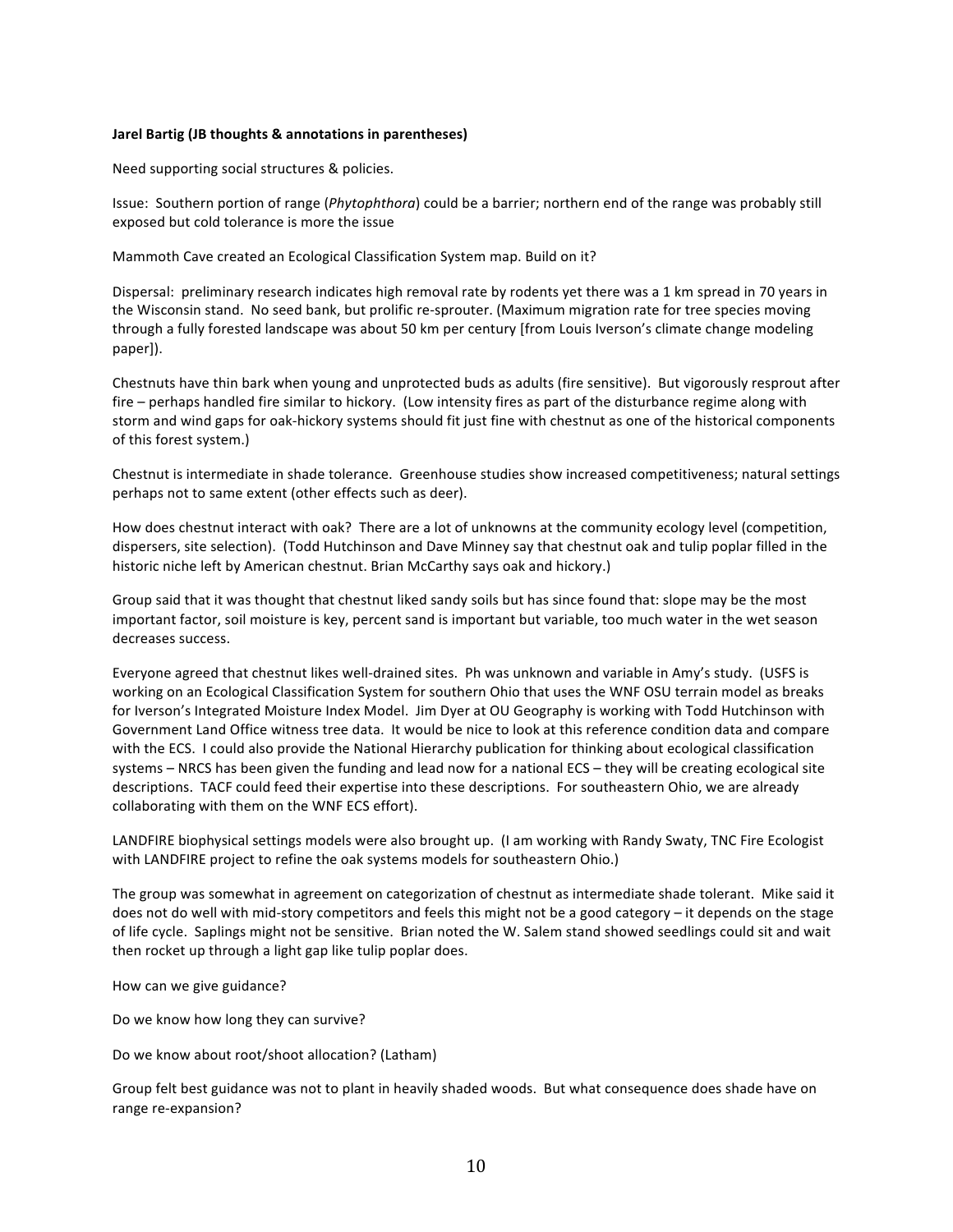Mike and Bryan Burhans wanted to treat chestnut like an oak. Greg Miller advocates for open settings for vigorous survival. Bryan suggested even-aged and Mike suggested shelterwood. Bryan Burhans suggested that when cells are established they need to be within active management settings, not closed and unmanaged. Bruce Spencer advocates for using oak management. (I would agree – and the SILVAH-oak silviculture system might be a great tool for the restoration effort).

Greg Miller advocates for conditions most conducive for survival – big investment. He advocates for open area then consider what to do to help naturalize. He feels they are designed for bird dispersal.

Mike suggested two-pronged approach: open, should be regionally adapted; underplantings – learn about natural disturbances.

Strong group agreement against scatter-seeding. Agreed there was a trade-off between rapid, pro-longed growth and stopping growth and becoming more winter hardy. Frost sensitive.

#### Phytophthora discussion:

All agree there is sensitivity to phytophthora.

Should choose well-drained sites not suited to phytophthora Concern about planting infested seedlings & spreading phytophthora Use nursery resources outside of range? Direct-seeding is a good solution What about protocols for ensuring healthy stock? (This is a place the FS already has protocols in place – TACF should take advantage of its MOU with FS and let them provide solutions/support on this issue).

Issue: lots of people are growing seedlings in a variety of settings and moving them around.

Ken Steiner suggested TACF should focus on long-term survival and ecology. We can learn from the Walnut Council.

Group has big discussion and general agreement for need for management. Also mixed species plantations if using plantations as method or suggests add to pre-existing oak forest. Aren't we interested in getting into natural systems? The group wants both aforestation and reforestation criteria.

Do we know how old seedlings must be to survive a prescribed fire? (This would be a worthy research question to answer. For oaks, they must be around 4 years old with a root collar at least half an inch to survive fire). Bruce Spencer read a study about an old-growth stand and chestnuts were the youngest members; this suggests they" came in through gaps. 1,000-5,000 years ago the closest association with chestnut was white pine. Only in the last 1,000 years accounts for association with oaks and other hardwoods. (makes sense – this is same timeframe for shift to fire-intolerant to fire maintained systems). Dawn asked about white pine plantations as potential test sites, since Carolyn found that chestnuts did well near white pine and that there might be a mycorhizal connection. (This is another interesting research question – oaks are endo and pines ecoto. WNF has a bunch of white pine stands in need of restoration and has plans to either convert them to native hardwoods or turn some into wildlife openings. We are about to do an EA on the Athens District – would be cool to consider some chestnut studies. Can Brian and Dawn propose something ASAP?).

How to honor the social commitment while meeting nursery standards? How do we manage landowner expectations?

Mike liked the idea of organizing a conceptual model on chestnut design research - SILVAH-oak could be the organizing framework to help with this. (I would be glad to talk to Susan Stout, Northern Research Station Director about this if the group is interested).

Carolyn is very concerned about dispersal and chances of trees making it out of an area with squirrels. Brian mentioned mast events of oaks – chestnut produces consistently but on the years where the oak have mast events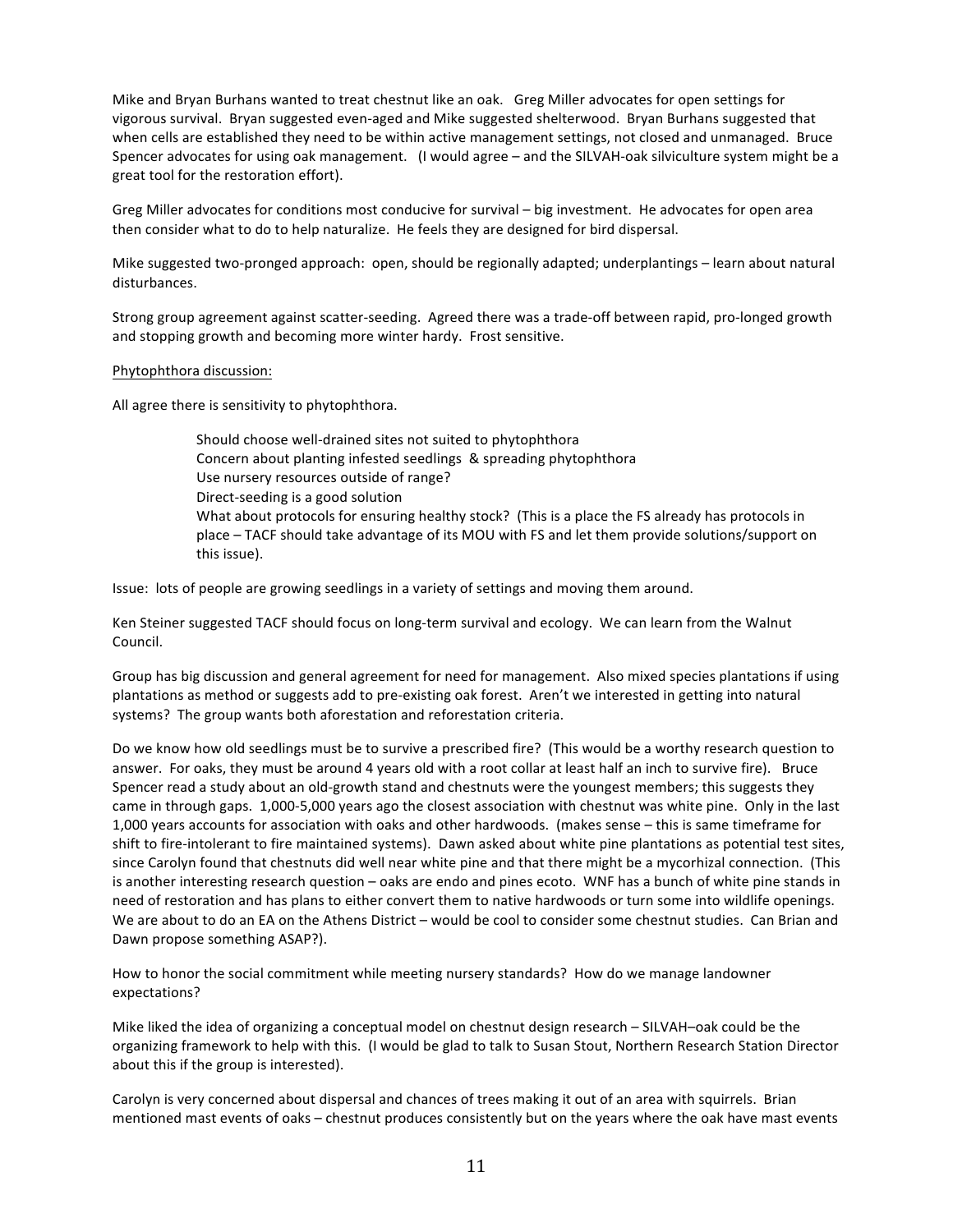there could easily be a swamping out of rodent predators. "Research has shown our systems are much more pulsedriven and less stable today – chestnuts lent stability. (Ohio Division of Wildlife is tracking mast years in SE Ohio).

### Restoration Plan:

TACF mission: breed resistant tree (established in 1982) then restore it to landscape (2008 restoration momentum started).

The Chapter's first reaction was to balk at the issue of capacity.

3 Aspects to Restoration Plan:

Planting in each Quad Volunteer group to adopt plantings; TACF would maintain national database (consider database contract with Nature Serve for this) Funding (growth of organization, restoration branches)

Challenges: 1) manage expectations from public, 2) capacity and infrastructure.

Issue: cell concept at Quad scale vs functional landscapes (could tackle genetic control to develop a land race at the cell concept, and think about partnering with FS State & Private under their "Stewardship Landscapes" – concept/criteria guidance document about to come out; for SE Ohio it will most likely be the Vinton/Zaleski Landscape, Shawnee Foothills Landscape or perhaps the Athens Unit of WNF).

Issue: can't get return data on project sites – looking at Trees Database. (I will try to help with FS sites; what about a partnership with FIA?)

Issue: not enough American genetics – inject genome in great quantity into last stages of back-cross. Group wants to see this addressed in restoration plan.

Group asked: do we restructure restoration plan into phases?

There was strong agreement about being very transparent, not setting unrealistic landowner expectations. (A" clear adaptive management framework would serve this purpose well. You could organize a science framework around "what we know", "what we would like to know" and put together a phased implementation framework that includes the social piece. FS State & Private could really help with the social part and developing clear key messages and doing outreach).

Group wants to see criteria for what is success?

Final Discussion. Group asked to say what they thought most important priority is:

TACF could organize two adaptive management frameworks, one around science needs and one around implementation. TACF has a pretty strong framework for science, just needs to line up needs with partners that have capacity. An implementation framework including the social aspect could also be organized. (I see some very strong linkages to partner organizations that could really boost the capacity of TACF. I would be glad to sit down and brainstorm on this with Bryan Burhans if there is interest).

#### **Rob%Swihart**

Discussion Session I - Basic ecology and silvics Jarel Bartig served as facilitator Harmony presentation Sandy soils important? Slope/drainage may be more important. Do better in dry sites. Also, pH above 6 problematic. Will honeysuckle grow in more acidic conditions? If so, could be a problem in ustory.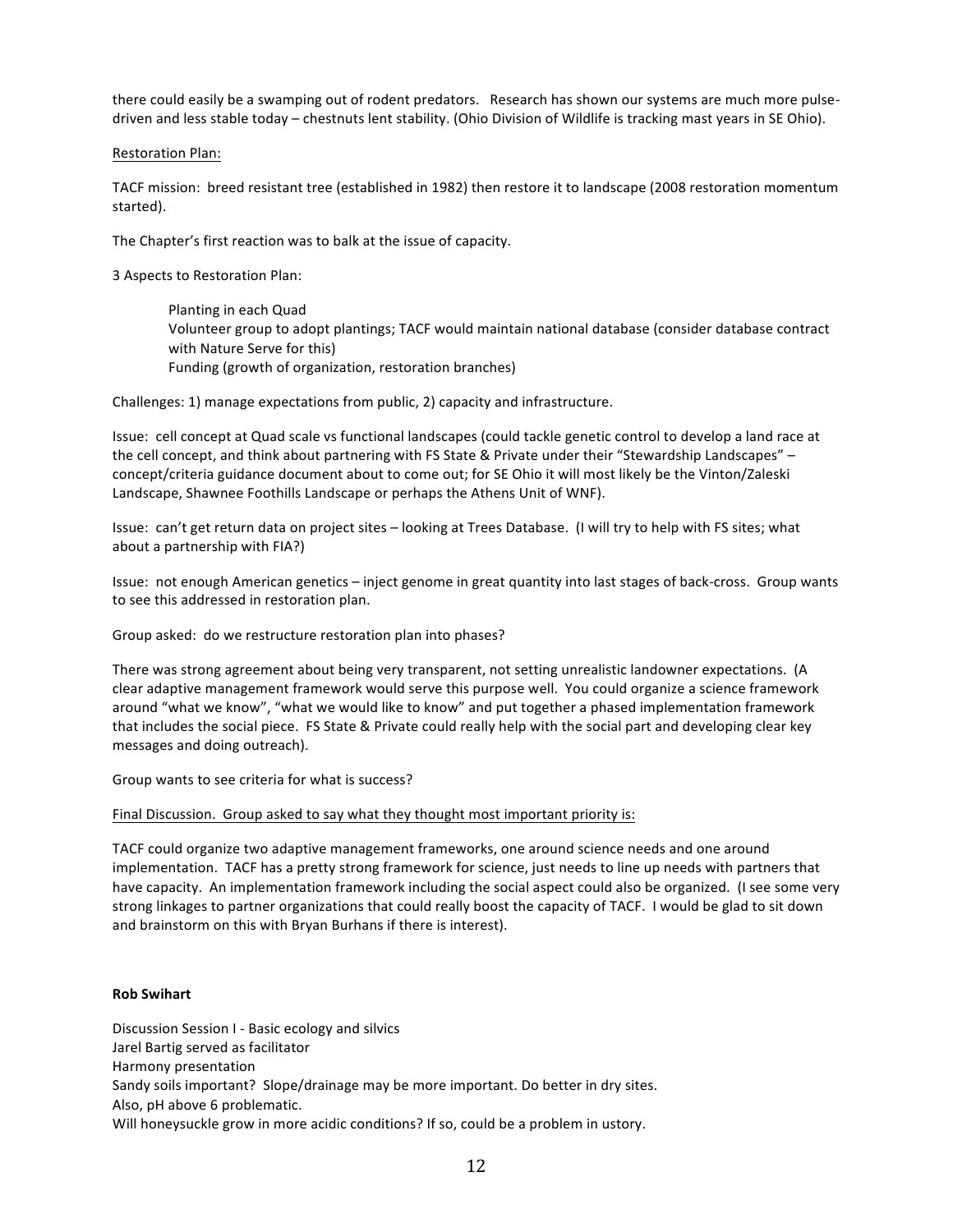Even aged mgt for chestnut restoration?

Shelterwood with underplanting possible (3 stage). Or just focus on clearings for initial plantings? West Salem site in 1978 was hunted heavily for squirrels. Could have led to greater survival of cached chestnuts and hence facilitated spread.

Direct seeding would remove risk of spreading Phytopthora cinnamomi via seedlings. But seeding would require exclusion of seed predators. Ultimately need to incorporate Pc resistance into chestnut.

Need to know more about climatic limitations on Pc lethality, and how might even-aged management might change lethality by warming soils.

Direct seeding on drier upper slopes can prohibit germination. Greater moisture on lower slopes resulted in better germination in MA.

Grow locally adapted seed outside of Pc range and then ship seedlings back for planting.

Test chestnut with thiram or other repellents to protect seeds from rodents.

Enrichment plantings versus monocultures? Much appeal to the former.

Chestnut lost to yellow poplar in opening due to deer herbivory.

Need ecological selection tests to continue to fuel breeding program for adaptations to biotic or other selective agents.

NRCS ecological site description program could benefit from TACF input. Songlin - suitability map (predictive, spatially hierarchical) to prioritize site selection.

After site selection, do a site bioassay with pure seedlings for 2-3 years.

>1000 yr bp, chestnut most closely associated with white pine. Could pine serve as nursery sites for chestnut? Blight could be more severe on poor sites or stressed plants, based on Chinese chestnut in native range.

Post-lunch Discussion on restoration plan and adaptive management

Rex Mann overview

Need to treat selection of sites based on suitability index as an experiment (test and refine index) Geographic extent should be covered when selecting the "intensive" experiment. Then within a cell design smallerscale studies to test putative factors (soil, light, moisture, slope, mycchorizae, Pc, seed predators, dispersers, herbivores,competitors) influencing restoration success (germination, growth, recruitment, seed prodxn). Ideally these are multi-factorial and focus on factors about which there is greatest uncertainty/importance wrt chestnut restoration. Simultaneously conduct volunteer-driven "extensive" portion of study in which some data are collected and augment intensive study. Both inform next phase, which is full- scale deployment. Need low-cost assay for species ID

Need clone or cryogenic embryo bank of pure.

Success will depend on seed/seedling availability and money.

Site selection should include ecological risk assessment of planting hybrids (e.g., if restoration planting spreads to another ppty or is "inadequate", what is to be done)?

Need a model-based, well-funded, "intensive" set of restoration cells to understand the restoration effects of hypothesized environmental factors. Will inform suitability mapping and management recommendations for largescale deployment and spread.

## **Kim%Steiner**

Brian observed seedlings in the West Salem stand surviving for 5(?) years or more. All the overstory trees are dead now. Is there some facilitative effect of overstory chestnut on chestnut seedlings, through mycorrhizae etc.?

Sara says chestnut might benefit from a little overhead shade when planted as seedlings (no frost pockets etc.)

Greg thinks American chestnut is designed for bird dispersal – burs open and display nuts for several days before they fall. Not like Chinese chestnut.

Question: Should we only regenerate by seed to avoid moving phytophthora around?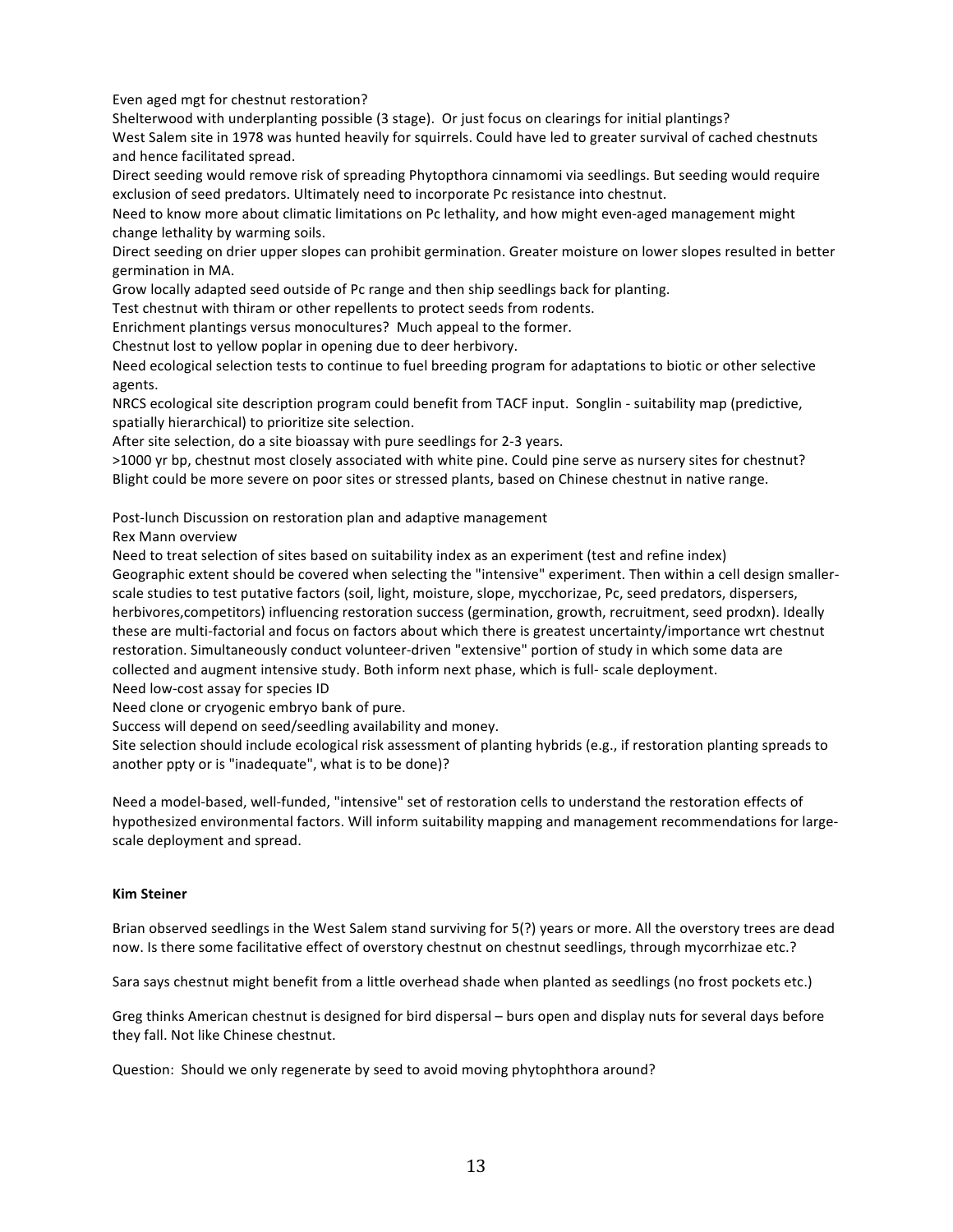Brian: Owner at West Salem stand indicated that they were hunting the hell out of squirrels etc. years ago, and also that the stands were thinned heavily in the 1970s. These activities might have contributed to the presence of seedlings in recent decades, at least.

Maybe we should contract with the USFS Toomey Nursery.

Greg: We may be inadvertently selecting for early flowering and fecundity.

Carolyn worried about dispersal ecology and the pressures of deer, squirrels, mice etc.

Perhaps we could put off answering questions about dispersal ecology because that is a longer term problem in the restoration sequence.

Competition and site quality are big factors for blight. Greg noted that drought and winter injury exacerbate the severity of blight.

Kim (thoughts maybe): Purpose of restoration cells is 1) breaking task into manageable pieces, 2) record keeping and management, and 3) control of genetic material (land races).

Perhaps focus initially on fewer cells but select on gradient of quality or suitability.

Create a series of West Salems to inspire people.

We need to bring more American trees into the resistance population. Use Jean's sequence strategy from the Genetics Workshop to maximize diversity. We have used about 300 American parents in the entire breeding program to date.

Brian: Can we phase restoration? Phase I – studies about how to plant etc. Could still have volunteer efforts in other areas. Intensive and extensive studies. Phase II – didn't get.

Kim: How can we use the restoration program to introgress more American germplasm into the resistant population? A key question.

#### **Keith Gilland**

TACF Ecology and Restoration Workshop

Ecology and Silvics post-presentation discussion

Recruitment rates: what are they? seeds vs. resprouts (Paillet and Rutter's 89 study)? Game and animal people as stakeholders (wildlife NGO's)

## Discussion 1: Basic Ecology and Silvics

-Chestnut likes sandy soils? What about it?

-Gregg: recent study by his daughter on strip mine; great variation in survival and growth, great variation in percent sand, most important factor turned out o be slope. Percent sand was positively correlated with survival and growth but not as greatly as slope. Found water content varied with less survival at water-holding sites. -Rhoades: paper results basically driven by two extreme points

-Still stick with "well-drained"

-pH sensitivity; is it important, how important?

-Light-tolerance?

Problems with changing tolerances over time? Sprouts vs. seedlings, shade tolerance of seedlings vs. sprouts and importance of under-canopy plantings. Facilitative or competitive effects instead of shade? Ages of seedling root systems?

High shade or low-shade environments? Importance of mid-story competitors?

Red maple problem: do we manage for chestnut the way we manage for Oak?

Southern Appalachians: Ericaceous problems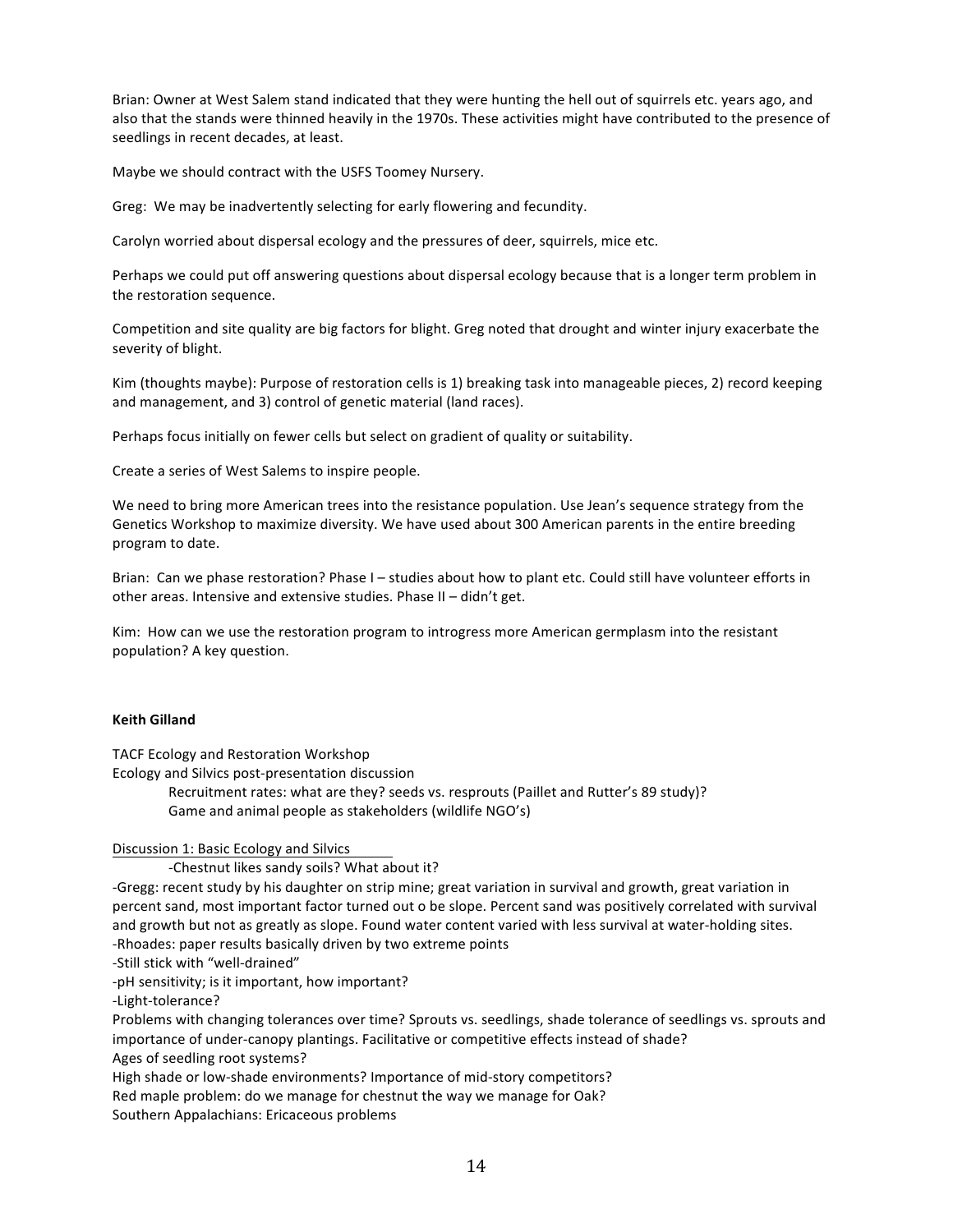Is there a bottom threshold for establishment; i.e. a minimum amount of PAR?

-What is the optimum of other non-chestnut vegetaton? Do we establish pure stands and let it expand into adjacent stands? Or will chestnut actually even expand into intact forests?

-Shelterwood options? Again, treat it like Oak?

-Expense and effort of planting seedlings: we need to do this under conditions that are most conducive to survival. Planting under shelterwood treatments may not be the best treatment due to investment so why not put into open areas. When we put them into open areas, what do we have to do to get trees to reproduce naturally? -Why not a two-pronged approach? Shelterwood and open areas? Competition from overstory can keep competing vegetation down. IN PA, 50% canopy removal can facilitate survival. In northern climes: shelter lessens cold injury.

-Is cold damage as much of a problem as some people think?

-Consider the natural disturbance agents of chestnut.

-Problems with using the West Salem stand as a model for a chestnut reintroduction? Basal area reduction, elimination of seed predators. Basically, a severely anthropogenically disturbed stands.

-Dispersal data: West Salem stand could have happened naturally but it's far out in the 95% range. This is based on squirrel observations. What about bird dispersal?

-Phytopthera sensitivity: site-selection for sites that don't have a problem or have to protect chemically. Also there's a problem with introducing Phytopthera onto sites that do not have phytophtera currently. Possibility of utilizing nursery resources outside the range to prevent pathogen spread.

-Need for protocols for other species in order to prevent spread

-2 issues: what's there already and what's coming in with planted material. Isolation lab is required to work with Phytopthera.

-How do we tell if a site is infected with Phytopthera: is there an easy assay? Do we recommend sites that are likely to be free from phytopthora instead of performing an assay?

-Control with commercial fungicides?

-Grow seedlings in MI to prevent introduction?

-How do Europeans deal with Phytopthora? Is it site conditions or that they aren't introducing new material that causes infections?

-Can we avoid Phytopthora problems with direct-seeding? It' more effort but is it worth it to keep disease down? -Some nurseries are more careful.

-Do we make a recommendation to investigate in more detail restoration via seeds vs. seedlings? -At some point we need to incorporate Phytopthora resistance into the restoration material. Put out a

phytopthora-susceptible material, conduct ecological research to get ready for version 2 which will be phytopthora-resistant material.

-Even though we can identify phtyopthora-free sites, we need to remain focused on keeping the breeding program running to produce better material.

-Quantification of all ecologically important characteristics: competitive ability etc.

-What biotic limitations might exist with phyopthora? Is it northern? It's present in the north but seems to have reduced lethality? Is this a concern with increased global temps? Can we draw a line? ( $42<sup>nd</sup>$  parallel)

-Clearcut plantations: Increasing soil temps increasing lethality at sites that are too northern now?

-Adaptation of other assays for phytophthora detection?

-If we want to pursue seedling planting, do we need to partner with growers outside of the range to grow locallyadapted material in another site. Especially with getting a partnership together with the Forest service. This creates the problem of bringing other, new pathogens to a site from outside growing sites.

-Dealing with APHIS if we plant seedlings from other places?

-We need more regeneration research with nuts; protection, site selection, care after planting?

-What's going to enable these trees to spread once a seminal planting is conducted?

-What about failures of plantations? This is common in Oaks but what about in chestnut? Post-planting

management? When stands close canopy will we cut them and release them to keep stands from stagnating? -After the planting, there needs to be long-term care of the plantation.

-Utilizing available sites vs. sites with the highest probability of success?

-How do we balance keeping people involved with an availability of only marginal sites? This is where it becomes important with providing guidelines and reasonable expectations.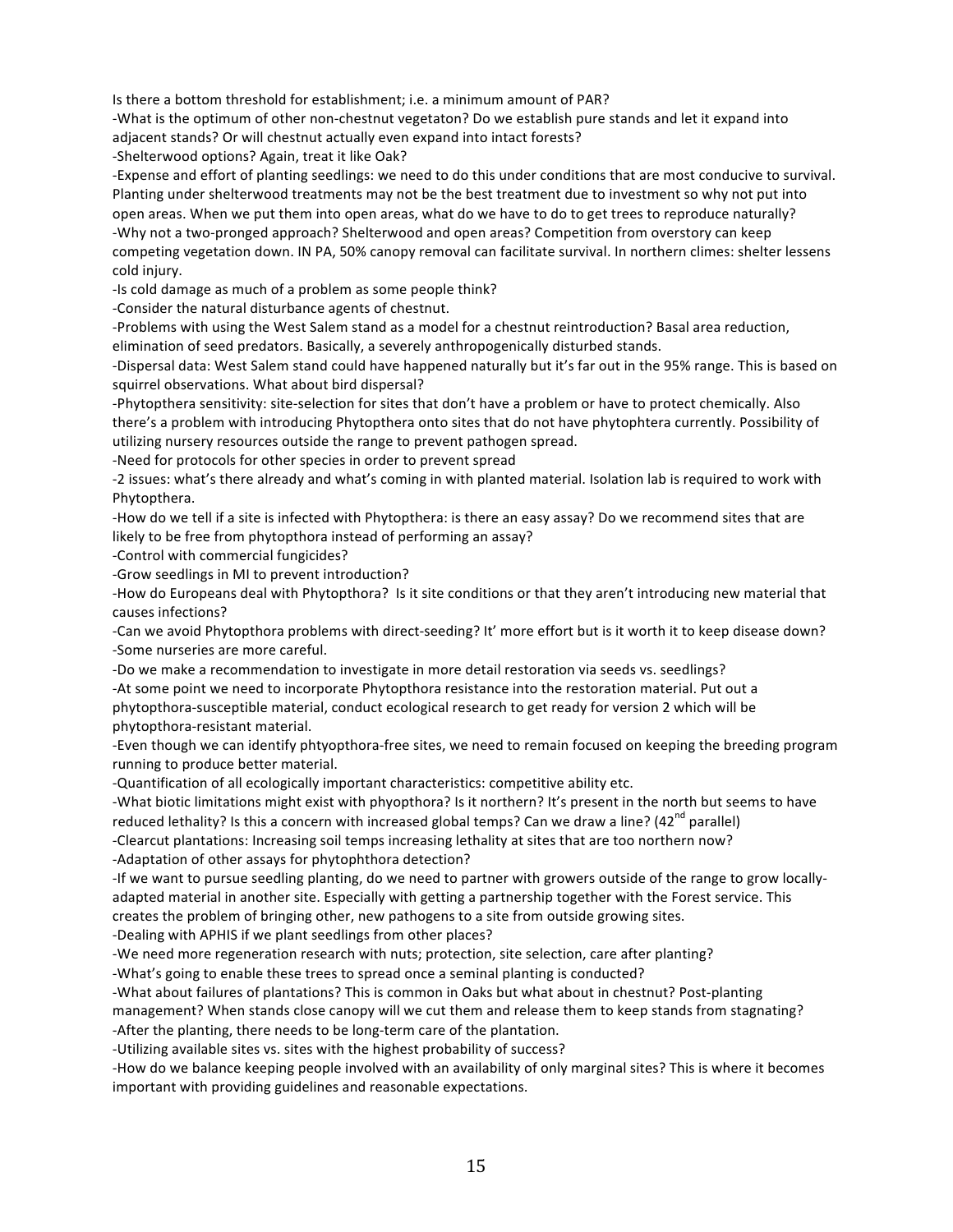-The problem with same-species plantations on relatively uniform sites. Is it beneficial to plant out with other species? The problem of same-species stands and possibl blight resistance decline can be ameliorated by not planting only chestnut.

-Consider landscape potential when introducing trees in isolated pockets.

-Plant before shelterwood harvest, allow trees to establish then release.

-Research into fire, same deal, plant, grow, burn, see what happens.

-A seedling stuck in the forest is not the same as a release. Waht sort of time frame are we looking at for this process?

-Genetic differences in seedlings and their fecundity. What are we selecting for in the breeding program: individuals that flower early and produce lots of seeds, need for long-term ecological studies to see what happens

#### Discussion 2: Forestry and Silviculture:

Has anyone checked out the SilvaOak (?) prescription system? Would it be beneficial to add chestnut information to that system?

-do we need more concrete information in order to put chestnut into that system?

How do we need to organize research into chestnut?

Identify models for chestnut population dynamics.

The silva system could help in site identification etc.

Using existing information to identify new sites for planting

Ecological Classification system: NRCS ecological site classification system.

What about using a decision-tree approach in order to identify a best site?

Is there a bioinformatic approach to identifying best sites?

Soils and sites etc.

-Legacy effects on sites that used to be oaks but are now agricultural fields.4

-Mohican planting on a former pine plantation site.

-Former oak vs. former pine.

-Importance of legacy effects; refugia for mycorrhizal fungi? How long can a mycorrhizal associate remain in the soil?

-What about planting pure American seedlings as an indicator for site conditions.

-Is supporting chestnut oak a good indicator? Combined with soil quality.

-Generate a soil suitability classification system.

Dispersal ecology

-Have long-term forest changes made it impossible for chestnut to disperse and establish? How can we deal with this?

-Long-term pattern of pulses of seed production with mast years and years where there is a failure

-Modeling of size thresholds at various stages.

-50-100 cm size class transition; important.

-Public perceptions and getting deer populations down

Importance of size classes in the life cycle and population growth

Initial establishment and then expansion into larger populations

-Focusing on establishing trees also gives us more time to solve the problem of dispersal ecology.

-What are the limiting factors we can address that limit population spread.

The need to devote resources (seeds) to studying long-term dispersal issues

What about studying plantations, areas around the orchards to look at dispersal.

What about future wildlife populations?

What about all the trophic interactions? Do we not have enough predators for rodents etc...

Stability of chestnut vs the periodicity of oaks?

Are sprouts a flag for where chestnuts die? Are sprouts a possible indicator for chestnut failure?

-Whether or not when building a suitability map can we use the past as an indicator of quality

-Collect baseline data on all sites where chestnuts are introduced

-Problem is the plan says to plant where chestnut sprouts are common

Historic chestnut density, historic disturbance regimes?

Chestnut as an early successional species, strong response after logging, same as white pine in the lake states What about chestnut as a cohort of white pine.

Consideration of old CCC pine plantations as planting sites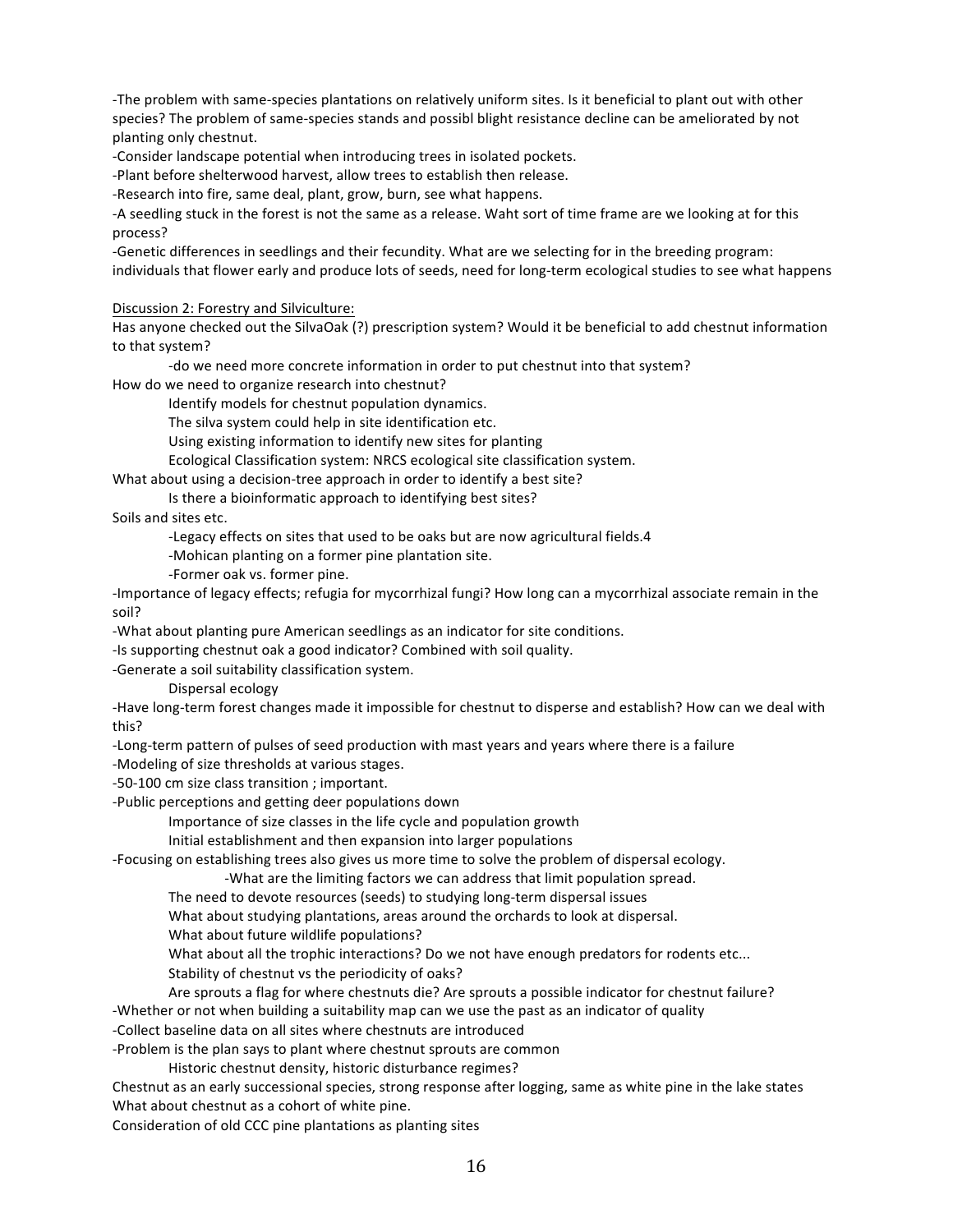Chestnut as a generalist but what about its dominance?

What about chestnut sprouts not being in the understory on particularly good sites being an artifact of competition on particularly rich sites where the chestnuts can't compete.

-How do we go about this pine plantation studies? Do we underplant or do we clear and plant?

Frost protection from white pine plantings? Basically a microsite amelioration effect?

What about on the Wayne? Hoosier?

Chestnuts are disturbance-favored

-but what about scale?

-what type of disturbance?

-What about how they conflict? Effects of site on how trees respond to disturbance.

-Maybe the best we can do is try to manage people's expectations for what's going to happen? Landowner expectations

-How do we manage those? Do we have a consensus on what people can expect out of what we are putting out now?

-Honesty about our uncertainty around the product.

-What about the timber quality of trees infected with the blight? The hybrid trees will still canker, will it make them not valuable as a timber tree?

Chinese chestnut in China? What can we learn from it?

-Genetic variation in the blight resistance of chinese chestnut exists and is extremely variable

-Environmental conditions and their effect on blight responses, it's possible in some cases where cankers develop but are not disfiguring

-Matching landowner expectations with site conditions

-Relationship between site quality and blight resistance

-Excacerbation of blight by drought and winter injury

Effects of competition on chestnut growth, woody and herbaceous competitors?

More sites or fewer sites with more intensive studies?

Get a regional focus on one area where intensive focus can be placed.

Discussion 3: Plan implementation:

-How to manage expectations

-Crafting a coherent message about what we're trying to do

-Chapter concerns: it's not a matter of being able to do it, the TACF needs to work out a plan of how to do it -It is still important to proceed with an organized plan, following the outline of adaptive management -Problem of staffing in order to implement the plan: Bryan Burhans doesn't think we'll have problem -Set up a testing structure rather than a roll-out structure

-Cell concept

Purpose of the cell was to break down the problem into something manageable

Compartmentalize for management

Manage the movement of genetic material, we would then be able to eventually build a set of local adaptations -Partnerships and how they'll play into plan implementation, the cell problem may be that the small amount of active people in the state chapters felt they would be responsible for all of the work which seems insurmountable. -What about dividing up into watersheds instead of man-made grid coordinates?

-Focus a huge amount of effort into a smaller amount of cells?

-This allows for genetic improvement to be rolled out into later cells,containment of -problems or fixing of "problems"

-Smaller amount of cells allows us to treat this rollout as an experiment, which it should be. Test a set of hypotheses in the original cells before moving into new cells.

-Establish a gradient of site qualities or cell qualities. Treat as a regression. Look at factors within the smaller scale as factors for an ANOVA type project.

. The number of cells focused on is then scale-based depending on how much the state chapters can put in.

-Smaller # of intensive plantings can then become a showcase, this allows momentum to build

Building interest, understanding

-Restoration landscapes?

-Finding people to get chestnuts into the ground is easy but getting data back is difficult -How do we get data back? Who has the data?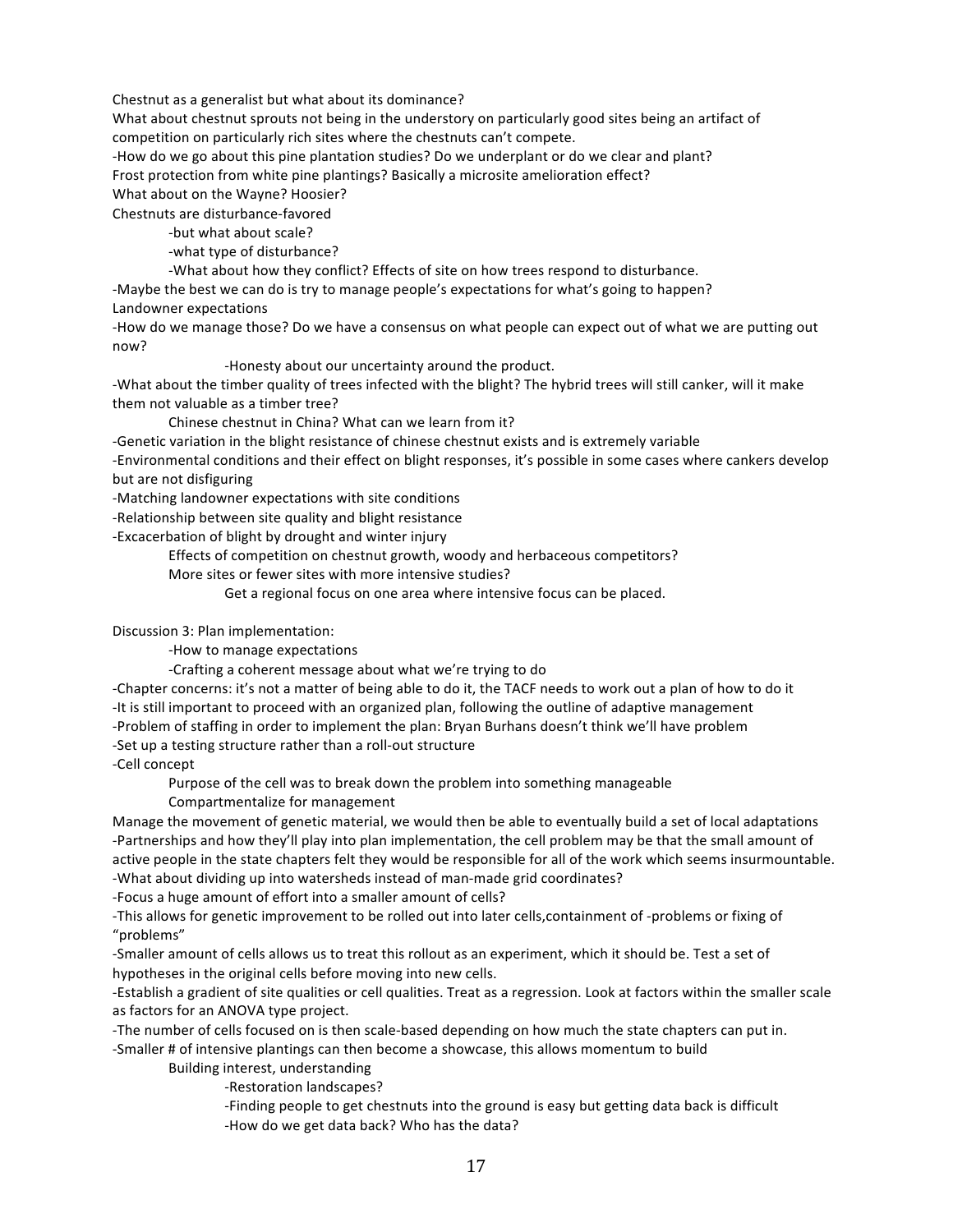-What about other nonprofits?

Natureserve? Can a partnership with these folks help? Basically, a web-based centralized database.

What do we have as an incentive to get people to get out and work?

The West Salem stand: how inspiring it's been

Can we create a series of West Salems?

Centralize research

How confident do we need to be in our data?

How do we deal with our volunteers? Do we get employees etc.

Standardization of data collection

-A set of standardized forms could be posted to the web site, apparently there might be?

List of all of the abiotic site characteristics conducted ahead of time

How does all of this get paid for?

Discussion 4: Adaptive Management:

Integrating the plan between planters, geneticists, etc.

Problems of not including enough American germplasm in the breeding program

-There might not be as much introgression going on as was originally thought

-Resistance level between anything hybridized between the hybrids and pure will not have sufficient blight resistance

-Bring in new lines of resistance, broaden the pool of American genetic material at the last stage of backcrossing -May be done efficiently through genome assaying? Including more genetic diversity rather than replicating what we might already have

-Profiling individuals, you can't identify what the differences are but you can then intelligently attempt to include more genetic diversity than simply "a different tree."

-This is the sort of thing that could be studied at the "ecological" planting

Including greater diversity would allow for adaptability if not outright adaptation

-Need to increase the knowledge base about local adaptation to see if it's actually important, in short term this isn't terribly important but it might be interesting to look at over the long term, increased genetic diversity couldn't hurt

-A lot of differentiation could be found but is it important? Or is it just environmentally skewed? -Selection can happen but the potentiality needs to be present

What metrics do we need to include to be integrated into the adaptive management process?

-Trees database data: how does the data going in get fed back into the breeding program?

-In the restoration plan: difficulty or subjectivity of each type of data collection

-What types of ecological questions will be asked?

-How will we be assessing "fitness" or "fitness components"?

# of burs, progeny, how to measure recruitment?

Size-based recruitment measurements

GM trees from NY: How will they affect what we do?

-They can be included in crossing with pure Americans but right now they're under strict FDA control

-Problems of structure being present in genetic variation, especially when you don't know what it is: differences exist between pops but the differences aren't known

-Push the idea of cryogenically preserving embryos for future introduction into the pool. What about pollen also?

-What about keeping a clone bank outside of the blight range?

-What about a set of progeny orchards to keep germplasm alive?

-Basically, we need to capture as much germplasm of Americans as possible

-Dr. Keiffer would like a cheap method of determining American vs. Chinese

-Benefit of preserving genetic material even if it's not pure American

-Importance of conserving existing American material as American by not planting hybrid material near those individuals

- Construct a decay curve, how long will genetic material hang around?

-Put pure American material on reclaimed minelands

-States can maintain pure or nearly pure orchards of American material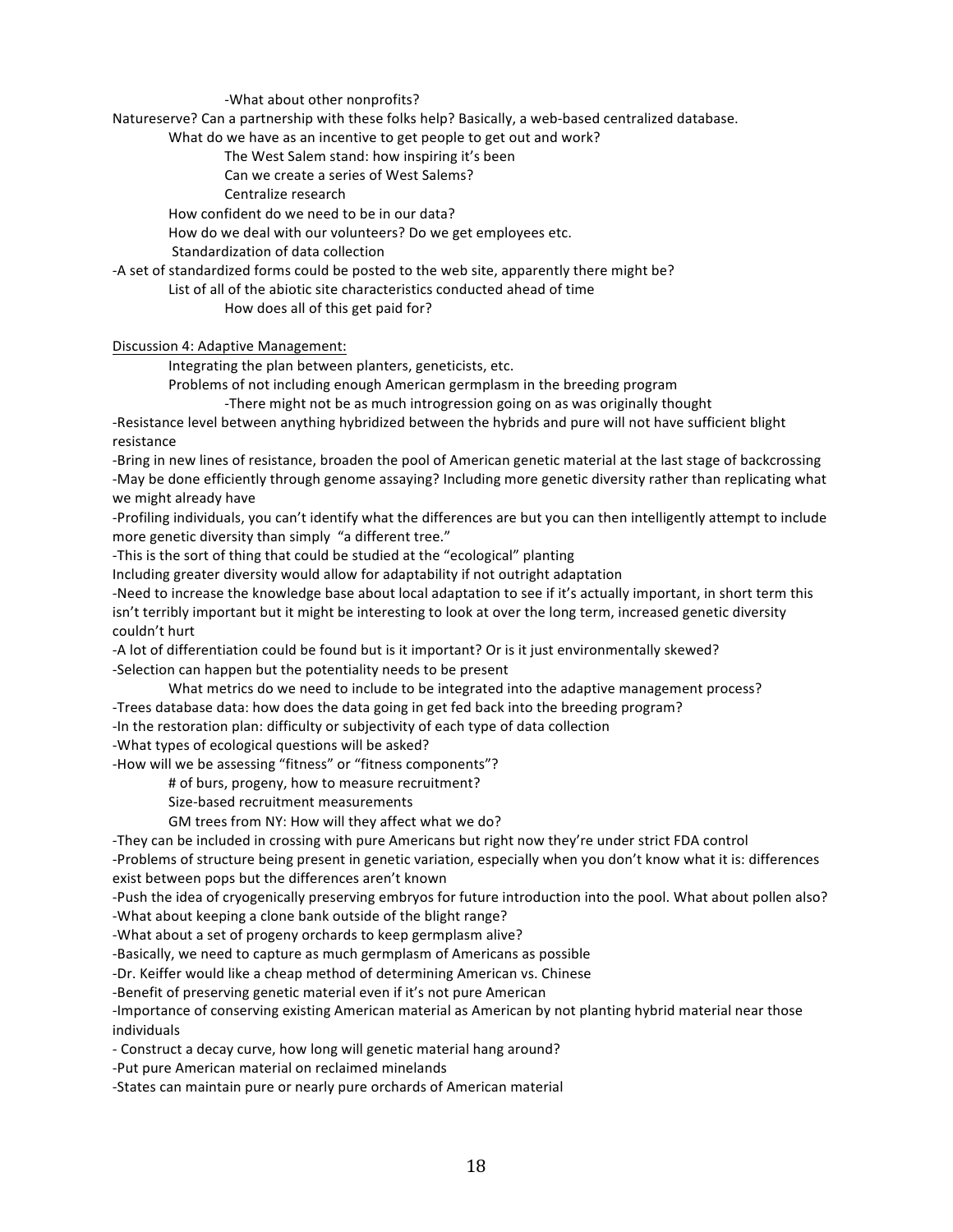Restoration Plan as a big Hoagie:

-would it be better to refocus the document into "phases" in order to more carefully control the data -ex: Phase 1 deals with sites, materials, that information then comes in to help structure phase 2, that info comes into phase 3

-Science vs. stakeholders

-This can allow a relaxation of the "phases" this also doesn't mean that volunteer plantings can't provide information

-"Intensive study" vs. "extensive study"

-Take information when material is given to stakeholders, use it as best as possible

-Pursue the avenues simultaneously

-Do we need to put a limit on the amount of B3F3 material. We need some sort of risk analysis. Is this a concern of getting material out that is not of good enough quality in that it only lives long enough to maybe be harmful or ultimately creates disinterest in planting.

-Are we risking something by planting this into a good quality site where it may in fact ultimately do some damage if there is a failure?

-Putting this risk and a possible contingency out front maw provide our stakeholders with a sense of security -What do we do when we realize we have a problem? This is a good reason to keep the cells

-We need a description of what our product is supposed to look like? What are we going to have when we're done? We have a process but not a final product description? How will we know if our stuff is a success? -What is American enough? How much Chinese-y is allowed?

-The New York material: considering biotechnology broadly, white paper stated that all methods should be considered as part of a solution.

-This is possibly a bogey-man that may or may not exist. We just need to use it wisely

### **Mike Saunders**

[NB: Instead of meeting notes, Mike chose to submit an alternative strategy for the restoration plan entitled, "Integrating Chestnut Reintroduction with Ecological Research and Public Relationship Needs: A Workplan"]

Restoration of American chestnut onto the landscape has been a long-term goal of TACF. While the organization is enthusiastically waiting for resistant material, there is some danger that reintroduction at too rapid a pace may lead to unanticipated and undesirable ecological consequences. For this reason and for our relative lack of scientific information regarding the ecology of the species, we propose that the restoration effort should occur in phases that ramp up outplanting efforts slowly and in pace with our advances in ecological knowledge. Particularly within the intensive portions of Phases I and II below, these reintroduction efforts should proceed in concert with breeding efforts to create more locally adapted, resistant lines and with testing efforts to insure blight resistance in the field (Figure 1).

## Phase I: Understand the ecology:

The goal of Phase I is to build our understanding of American chestnut ecology as quickly and efficiently as possible (the Intensive component) while simultaneously building public partnerships (the Extensive component). Both components are necessary to minimize the risk of adverse ecological consequences during later stages of the reintroduction, and to maximize the effectiveness of later reintroduction stages. Phase I is 10-15 years in length and should begin when locally-adapted seed is ready for outplanting on a state by state basis. In essence, this means some states may be in Phase II when other states are in Phase I. Spatial distribution of plantings during Phase I is not as important as the collection of information on the performance of resistant seedlings under diverse ecological conditions. Plantings should not necessarily be limited to one geographical area within a state, but chapters are encouraged to concentrate efforts in only 3-10 areas. During this period, there is strict control of the  $BC<sub>3</sub>F<sub>3</sub>$  material in order to allow for destructive sampling, thinning, and other activities.

## Phase 1: Intensive

• Purpose is publishable research results on chestnut's ecology, early growth, seed/seedling predator relationships, broader field-based testing of resistance, etc.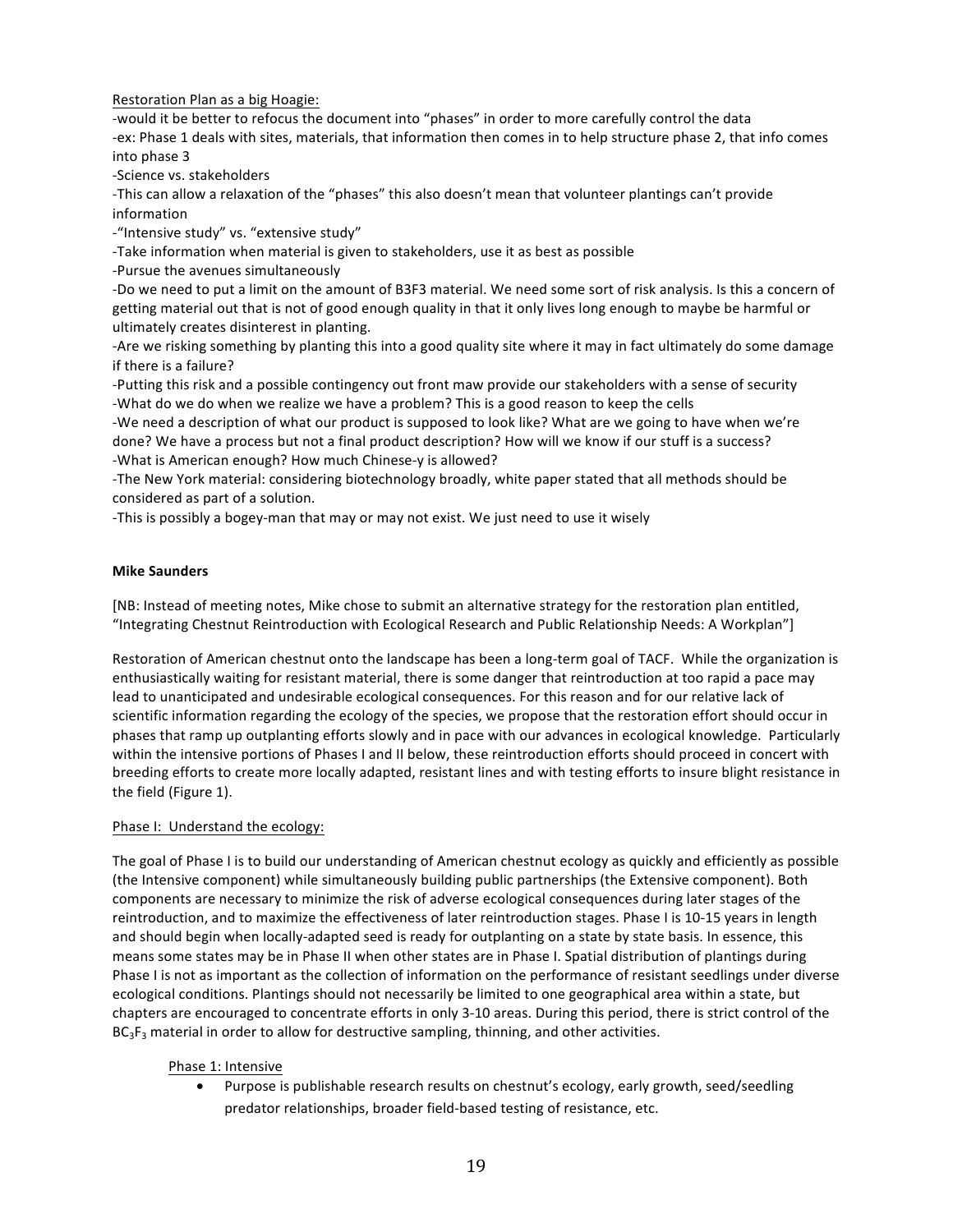- Either large scale plantings (500 2000 +  $BG_3F_3$  trees) for longer-term (>5 year) multiple-factor tests (e.g., influence of light levels, understory competition, and soil characteristics on chestnut growth), or smaller-scale (250 – 500  $BC_3F_3$  trees) plantings for single-factor tests (e.g., influence of fertilization regimes on afforested plantings).<sup>1</sup>
- Goal over the entire period is 5-20 of these plantings per chapter (300 total); this is only 1-2 plantings per year.
- Strong site selection to assure best chances of seedlings survival. Sites should be owned by public agencies, universities, individuals and groups "strongly invested" in the effort, with longterm agreements in place to secure site for research.
- Plantation measurements are intensive both temporally (e.g., years 1, 3, 5, 8, 10, 13, 15, ...) and characteristically (i.e., height, survival, diameter, ...), and should be standardized to the greatest extent possible. All data should be archived with TACF in a centralized database to enable efficient, large-scale, cross-study analysis. $<sup>2</sup>$ </sup>
- Should include both afforestation and reforestation plantings.

# Phase 1: Extensive

- Purpose is for demonstration, public relations, and building partnerships for the long-term.
- Small-scale plantings with <250  $BC_3F_3$  trees. Many might be only 25-50 trees.
- No overarching goal for number of plantings by each chapter. Number installed is based strictly on opportunity.
- Weak site selection. Sites may be owned by private individuals, land trusts, etc.
- Landowners must agree to annual report of management and report survival, average height, and average diameter of plantation every year (landowner measured). Location of plantation (GPS coordinates) and contact information, at a minimum, must be registered with TACF.
- Plantings should be concentrated in afforestation and open canopy conditions.

# Phase II: Plant the seeds and seedlings

This period is an additional 10-15 years in length, beginning after resistance is demonstrated in Phase I and preliminary management plans have been developed. Plantings should be strategically placed on appropriate sites and distributed across the range using results achieved in Phase I. Control of material may be relaxed to include only a "no profit" clause. The phase also has two components that roughly mirror those of Phase I, but with the following changes:

# Phase II: Intensive

- Research focus should shift to community ecology, food web interactions, and testing restorative approaches. Some of this research should continue on Phase I sites, and with a broad range in tree sizes and site types allow for more gradient type analyses.
- Large scale to operation scale plantings (1000 -10000+  $BC_3F_3$  and other individuals) for long-term (>10 year) multiple-factor tests, or smaller-scale (250 – 1000  $BC_4F_4$  or similar next generation) plantings for single-factor tests.
- Should include both afforestation and reforestation plantings, but likely be concentrated on the latter.

<sup>!!!!!!!!!!!!!!!!!!!!!!!!!!!!!!!!!!!!!!!!!!!!!!!!!!!!!!!</sup>  $1$  Research efforts should be coordinated through either the TACF science cabinet or a special TACF reintroduction group. This structure will allow for the most efficient use of material and focus efforts upon those knowledge gaps most critical to the reintroduction effort.

<sup>&</sup>lt;sup>2</sup> Although outside the scope of this document, data sharing agreements will need to be established with all researchers working with the resistant material. Obviously, intellectual property rights need to be maintained for researchers, but those rights could have an explicit expiration date.